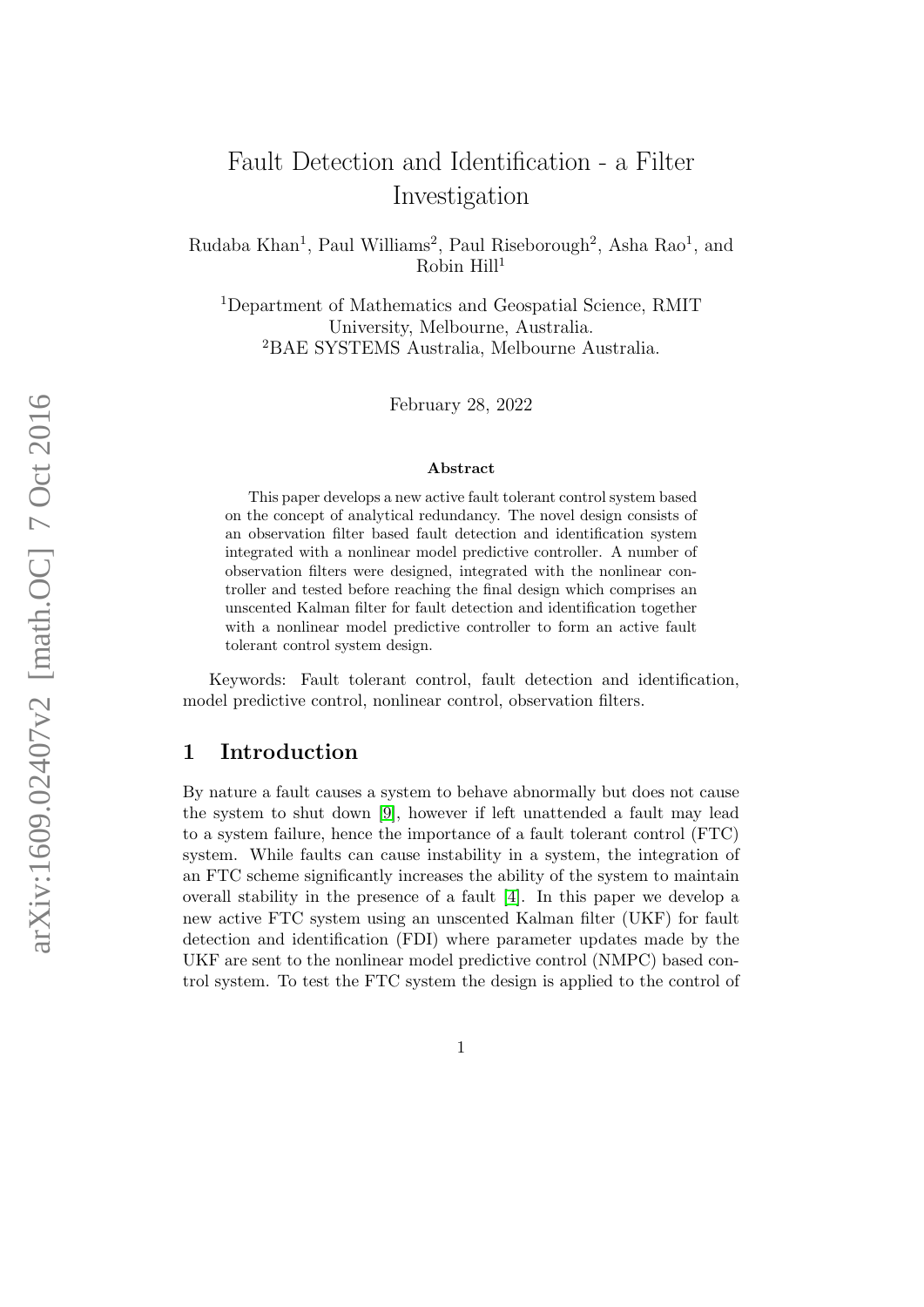#### a 2D robot model.

There are numerous solutions to the FTC design problem with the FTC research community classifying these designs as either active or passive. Passive FTC systems are based on fixed controllers and are designed to be resilient against known faults. They are designed using robust control techniques for worst case scenarios. Active FTC systems "actively" seek the fault and try to gather as much information about it as possible to help the controller overcome any consequential instabilities and are also known as self-repairing, self-designing or fault detection, identification (diagnosis) and accommodation schemes. Active schemes are made up of an FDI component and are based on controller redesign, or selection/mixing of pre-designed controllers.

The main difficulty with active FTC is on-line reconfiguration which requires detailed information about changes in system parameters. Hence the main role of the FDI subsystem is the gathering of information on parameter changes to assist in controller reconfiguration. FDI is a key component in an active FTC system and is the most difficult aspect of FTC [\[2\]](#page-25-1). In the early days most research on FDI was done independently of the controller design and no combined design existed [\[3\]](#page-25-2). Recently there has been some research on the integration of FDI and FTC; however much remains to be done.

Techniques commonly used for FDI include artifical intelligence based FDI schemes [\[5\]](#page-25-3), [\[6\]](#page-25-4), [\[7\]](#page-26-1), and multiple model based methods [\[8\]](#page-26-2) [\[9\]](#page-26-0) where different models are used to describe the dynamics of the system for different operating regimes. Sliding mode observers for fault detection have also been used because of their strong robustness to a particular class of uncertainty [\[10\]](#page-26-3). Other methods include analytical FDI methods that are based on estimating the fault through matrix algebra [\[11\]](#page-26-4). Observer based FDI remains the most common approach studied in recent literature where an extended state observer is used to estimate faults.

Quite often in the design of an FTC system two controllers are utilised; the main (or nominal) controller is designed for the faultless case with the second controller being a compensator designed to handle the faulty case [\[12\]](#page-26-5). In this paper a number of observer based FDI schemes are investigated and integrated with the NMPC (nonlinear model predictive control) controller design of [\[1\]](#page-25-5) to develop a full active FTC system. In our design only one controller needs to be designed capable of handling the faultless as well as the fault cases. The 2D robot model from [\[1\]](#page-25-5) is used as a test bed to assist in the development of the FTC system design.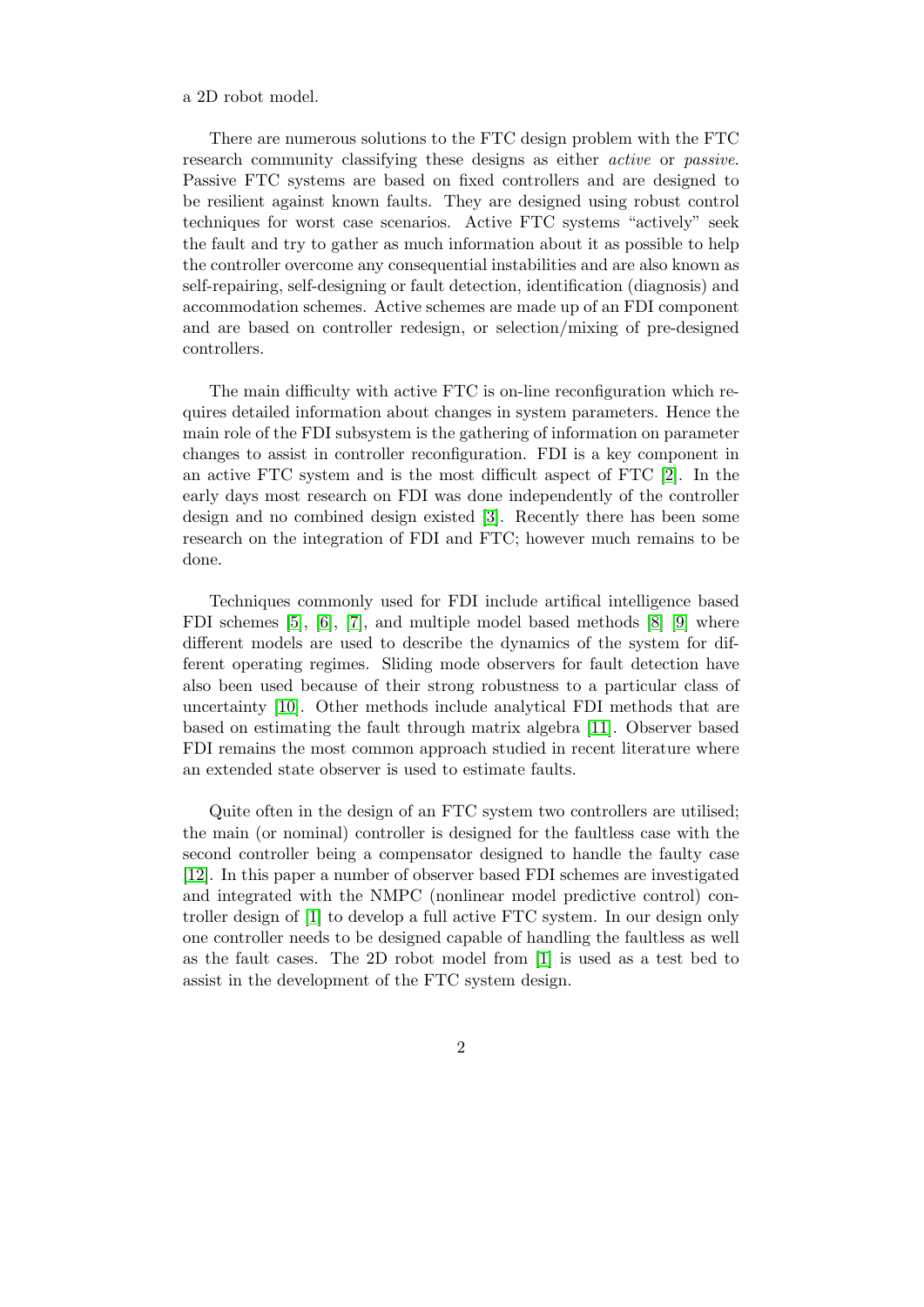This paper is organised as follows; section [2](#page-2-0) presents an in-depth look at the FDI methods chosen for investigation, namely the EKF (extended Kalman filter), the UKF (unscented Kalman filter) and the IMM (integrated multiple models). An EKF filter, UKF filter, EKF based IMM filter and a UKF based IMM filter are each designed in section [3](#page-7-0) for the purposes of FDI using the 2D robot model of [\[1\]](#page-25-5). Four different active fault tolerant control systems using NMPC (nonlinear model predictive control) as the controller design are formulated and implemented in MATLAB for the 2D robot model. Each of the four different active FTC systems developed are then tested under different conditions in section [4.](#page-10-0) The tests are designed to evaluate the performance of the filters as well as the interaction of the filter and controller designs. Section [4](#page-10-0) provides a detailed analysis of the test results and concludes with a summary of findings. Based on the findings the UKF filter was chosen as part of the final design of the active FTC system. Section [4.6](#page-21-0) concludes with a comparison between linear MPC and nonlinear MPC as the controller showing that an active FTC system with a nonlinear MPC controller has better overall performance in the event of a failure. Conclusions are given in section [5.](#page-25-6)

## <span id="page-2-0"></span>2 Fault Detection Techniques Selected for Implementation: Theoretical Description

The fault detection schemes considered here are all based on filtering techniques, namely the EKF, the UKF, the EKF based IMM and the UKF based IMM. These filters are used to sequentially estimate the state of a dynamic system using a sequence of noisy measurements made on the system. The state estimates are then utilised to aid in fault detection and control reconfiguration. A general overview and key mathematical concepts are provided for each method below.

## <span id="page-2-1"></span>2.1 Extended Kalman Filter (EKF)

The EKF is an extension of the well known Kalman filter. One of the drawbacks of the Kalman filter is that it does not provide good estimations for nonlinear systems [\[14\]](#page-26-6). The EKF approximates (or linearises) the nonlinear functions in the state dynamic and measurement models. There are two main stages during an EKF (and the general Kalman filter) cycle: predict and update. During the prediction stage the filter states and covariances are predicted forward one time step as are the measurement predictions. During the update stage corrections are made to the state predictions via noisy measurements. A summary of the EKF (Ristic et. al [\[14\]](#page-26-6)) equations is given below. The target state  $x_k$  and measurement  $z_k$  equations propagate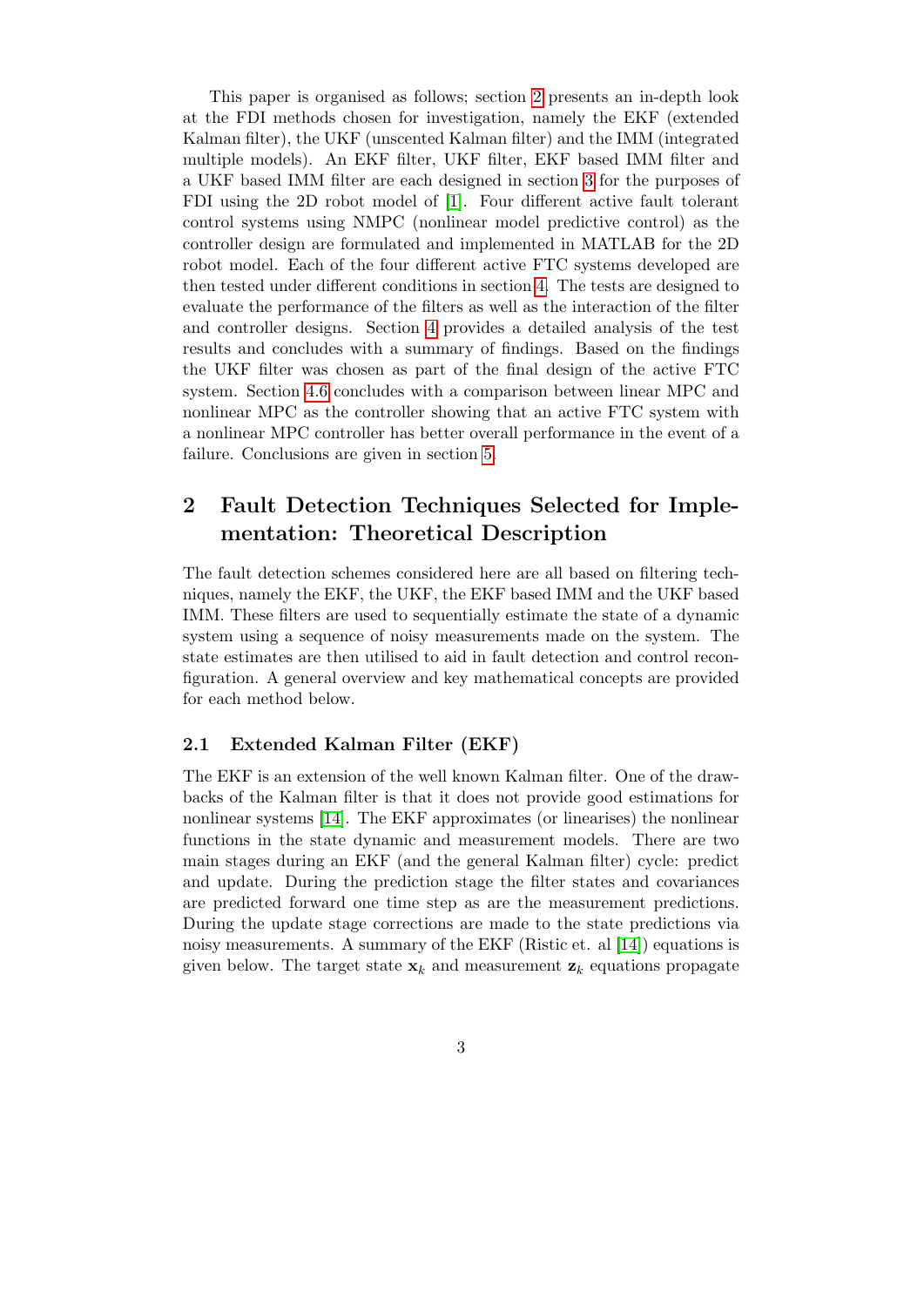according to:

$$
\mathbf{x}_{k} = \mathbf{f}_{k-1} \left( \mathbf{x}_{k-1} \right) + \mathbf{v}_{k-1}, \tag{1}
$$

$$
\mathbf{z}_k = \mathbf{h}_k(\mathbf{x}_k) + \mathbf{w}_k, \tag{2}
$$

where  $\mathbf{v}_{k-1}$  and  $\mathbf{w}_k$  are random sequences and are mutually independent with zero-mean, white Gaussian with covariances  $\mathbf{Q}_{k-1}$  and  $\mathbf{R}_k$  respectively. The EKF is based on the assumption that local linearisation of the above equations may be a sufficient description of nonlinearity. The mean and covariance of the underlying Gaussian density are computed recursively in a two stage process (Ristic et. al [\[14\]](#page-26-6)):

Stage 1: Prediction

$$
\hat{\mathbf{x}}_{k|k-1} = \mathbf{f}\left(\hat{x}_{k-1|k-1}\right),\tag{3}
$$

$$
\mathbf{P}_{k|k-1} = \mathbf{Q}_{k-1} + \hat{\mathbf{F}}_{k-1} \hat{\mathbf{P}}_{k-1|k-1} \hat{\mathbf{F}}_{k-1}^{\top}.
$$
 (4)

Stage 2: Update/Correction

$$
\hat{\mathbf{x}}_{k|k} = \hat{\mathbf{x}}_{k|k-1} + \mathbf{K}_k \nu_k, \tag{5}
$$

$$
\mathbf{P}_{k|k} = \mathbf{P}_{k|k-1} - \mathbf{K}_k \mathbf{S}_k \mathbf{K}_k^{\top},
$$
 (6)

where  $\nu_k = \mathbf{z}_k - \mathbf{h}_k \left( \hat{\mathbf{x}}_{k|k-1} \right), \mathbf{S} = \hat{\mathbf{H}}_k \mathbf{P}_{k|k-1} \hat{\mathbf{H}}_k^{\top} + \mathbf{R}_k \text{ and } \mathbf{K}_k = \mathbf{P}_{k|k-1} \hat{\mathbf{H}}_k^{\top} \mathbf{S}_k^{-1}$  $\overline{k}^1$ . The parameter  $\mathbf{K}_k$  is commonly known as the Kalman gain and  $\mathbf{S}_k$  is referred to as the innovation covariance. The innovation  $\nu_k$  is the error between the predicted measurement and the actual measurement of the system. The matrices  $\mathbf{F}_{k-1}$  and  $\mathbf{H}_k$  are the local linearisation of the nonlinear functions  $\mathbf{f}_{k-1}$ and  $h_k$ . The two matrices are defined as Jacobians evaluated at  $\hat{\mathbf{x}}_{k-1|k-1}$ and  $\hat{\mathbf{x}}_{k|k-1}$  respectively (Ristic et. al [\[14\]](#page-26-6)). The non-Gaussianity of the true posterior density is more evident, for example becomes bimodal or heavily skewed, when the model is highly nonlinear. In this event the performance of the EKF will significantly degrade.

#### <span id="page-3-0"></span>2.2 The Unscented Kalman Filter (UKF)

The UKF addresses the issue of non-Gaussianity. The UKF is a part of a family of nonlinear filters, referred to as linear regression Kalman Filters, that are based on statistical linearisation rather than analytical linearisation. The key concept behind these filters is to perform nonlinear filtering using a Gaussian representation of the posterior  $p(\mathbf{x}_k|\mathbf{Z}_k)$  through a set of deterministically chosen sample points. The true mean and covariance of the Gaussian density are completely captured by these sample points up to the second order of nonlinearity, with errors introduced in the third and higher order when propagated through a nonlinear transform. The EKF on the other hand is only of first order with errors introduced in the second and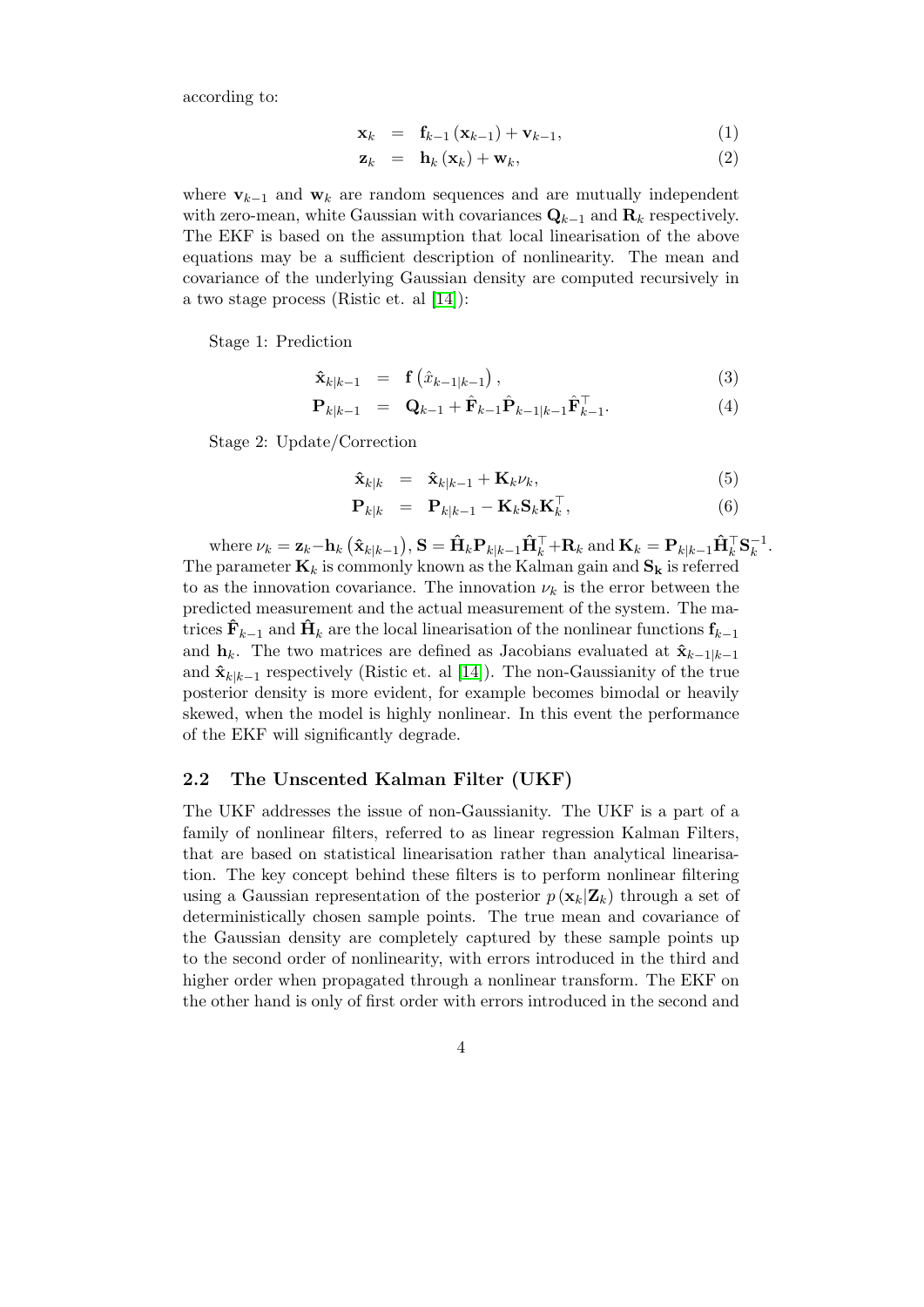higher orders. The filters belonging to this family differ only by the method used to select the sample points i.e. their number, weights and values in the filtering equations are identical and are given below. The UKF uses an unscented transform for the selection of points in an EKF framework (Ristic et. al [\[14\]](#page-26-6)).

We assume that at time  $k-1$  the posterior is Gaussian:  $p(\mathbf{x}_{k-1}|\mathbf{Z}_{k-1}) \approx$  $\mathcal{N}\left(\mathbf{x}_{k-1};\mathbf{\hat{x}}_{k-1|k-1,\mathbf{P}_{k-1|k-1}}\right)$ . The very first step is representing this density via a set of N sample points  $\mathcal{X}_{k-1}^i$  and their weights  $W_{k-1}^i$ ,  $i = 0, \ldots, N-1$ . The UKF uses the unscented transform [\[14\]](#page-26-6) to select the sample points  $\mathcal{X}^i_{k-1}$ and weights  $W_{k-1}^i$ . The prediction step is as follows:

$$
\hat{\mathbf{x}}_{k|k-1} = \sum_{i=1}^{N-1} W_{k-1}^i \mathbf{f}_{k-1} (\mathcal{X}_{k-1}^i), \qquad (7)
$$

$$
\mathbf{P}_{k|k-1} = \mathbf{Q}_{k-1} + \sum_{i=0}^{N-1} W_{k-1}^i \left[ \mathbf{f}_{k-1} \left( \mathcal{X}_{k-1}^i \right) - \hat{\mathbf{x}}_{k|k-1} \right] \left[ \mathbf{f}_{k-1} \left( \mathcal{X}_{k-1}^i \right) - \hat{\mathbf{x}}_{k|k-1} \right] \right] \tag{8}
$$

A set of N sample points:

$$
\mathcal{X}_{k|k-1}^i = \mathbf{f}_{k-1} \left( \mathcal{X}_{k-1}^i \right),\tag{9}
$$

are used to represent the predicted density:  $p(\mathbf{x}_k|\mathbf{Z}_{k-1}) \approx \mathcal{N}(\mathbf{x}_k; \hat{\mathbf{x}}_{k|k-1}, \mathbf{P}_{k|k-1})$ and the predicted measurement becomes:

$$
\hat{\mathbf{z}}_{k|k-1} = \sum_{i=0}^{N-1} W_{k-1}^i \mathbf{h}\left(\mathcal{X}_{k-1}^i\right). \tag{10}
$$

The update step is defined as:

$$
\hat{\mathbf{x}}_{k|k-1} = \hat{\mathbf{x}}_{k|k-1} + \mathbf{K}_k \nu_k, \tag{11}
$$

$$
\mathbf{P}_{k|k} = \mathbf{P}_{k|k-1} - \mathbf{K}_k \mathbf{S}_k \mathbf{K}_k^{\mathsf{T}}, \tag{12}
$$

where:

$$
\mathbf{K}_k = \mathbf{P}_{xz} \mathbf{S}_k^{-1}, \tag{13}
$$

$$
\mathbf{S}_k = \mathbf{R}_k + \mathbf{P}_{zz},\tag{14}
$$

$$
\mathbf{P}_{xz} = \sum_{i=0}^{N-1} W_{k-1}^i \left( \mathcal{X}_{k|k-1}^i - \hat{\mathbf{x}}_{k|k-1} \right) \left( \mathbf{h}_k (\mathcal{X}_{k|k-1}^i) - \hat{\mathbf{z}}_{k|k-1} \right)^{\mathsf{T}}, \qquad (15)
$$

$$
\mathbf{P}_{zz} = \sum_{i=0}^{N-1} W_{k-1}^i \left( \mathbf{h}_k(\mathcal{X}_{k|k-1}^i) - \mathbf{\hat{z}}_{k|k-1} \right) \left( \mathbf{h}_k(\mathcal{X}_{k|k-1}^i) - \mathbf{\hat{z}}_{k|k-1} \right)^{\mathsf{T}} (16)
$$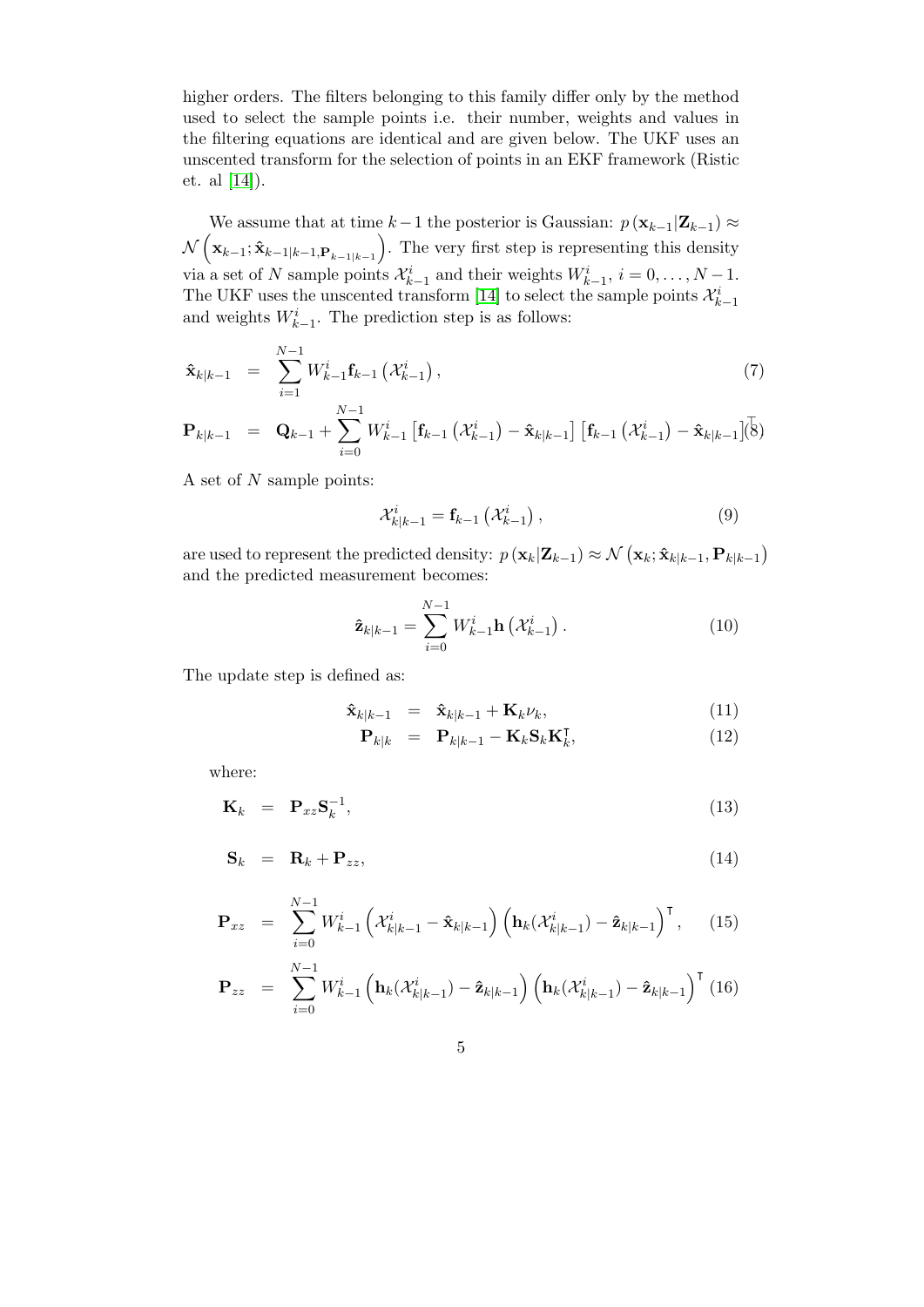As can be seen from the above filter equations there is no explicit calculation of Jacobians. Consequently these filters can be utilised even when the nonlinear functions f and h have discontinuities.

## <span id="page-5-0"></span>2.3 Interacting Multiple Model (IMM)

The IMM belongs to a class of filters called the Gaussian Sum Filters. The main concept here is the approximation of the required posterior density  $p(\mathbf{x}_k|\mathbf{Z}_k)$  by a Gaussian mixture (Ristic et. al [\[14\]](#page-26-6)):

$$
p(\mathbf{x}_k|\mathbf{Z}_k) \approx p_A(\mathbf{x}_k|\mathbf{Z}_k) = \sum_{i=1}^{q_k} w_k^i \mathcal{N}\left(\mathbf{x}_k^i; \hat{\mathbf{x}}_{k|k}^i, \mathbf{P}_{k|k}^i\right),\tag{17}
$$

where  $w_k^i$  are weights that are normalised,  $\sum_{i=1}^{q_k} w_k^i = 1$ . Gaussian sum filters such as the IMM are ideal when the posterior density is multimodal because for multimodal densities there is a performance degradation in both the EKF and UKF. At time  $k$  the state estimate is calculated for each possible current model using  $r$  filters, with each filter using a different combination of the previous model-conditioned estimates called mixed initial condition. The algorithm as outlined in Bar-Shalom et. al [\[16\]](#page-26-7) is:

Step 1: Calculation of the mixing probabilities. The probability that mode  $M_i$ was in effect at time  $k-1$  given that  $M_i$  is in effect at k conditioned on  $Z^{k-1}$  is given by:

$$
\mu_{i,j}(k-1|k-1) \triangleq P\left\{M_i(k-1)|M_j(k), Z^{k-1}\right\},\qquad(18)
$$

$$
= \frac{1}{\bar{c}_j} P\left\{M_j(k)|M_i(k-1), Z^{k-1}\right\} P\left\{M_i(k-1)|Z^{k-1}\right\}.
$$
(19)

The above can be written as:

$$
\mu_{i,j} (k-1|k-1) = \frac{1}{\bar{c}_j} p_{ij} \mu_i (k-1), \qquad i, j = 1, \dots, r,
$$
 (20)

where the normalising constants are:

$$
\bar{c}_{j} = \sum_{i=1}^{r} p_{ij} \,\mu_i \,(k-1) \,, \qquad i, j = 1, \dots, r. \tag{21}
$$

Step 2: Mixing. The mixed initial condition for the filter matched to  $M_j(k)$ is calculated starting with  $\hat{x}^i (k-1|k-1)$ :

$$
\hat{x}^{0j} (k-1|k-1) = \sum_{i=1}^{r} \hat{x}^{i} (k-1|k-1) \mu_{i|j} (k-1|k-1), \qquad i, j = 1, ..., r,
$$
\n(22)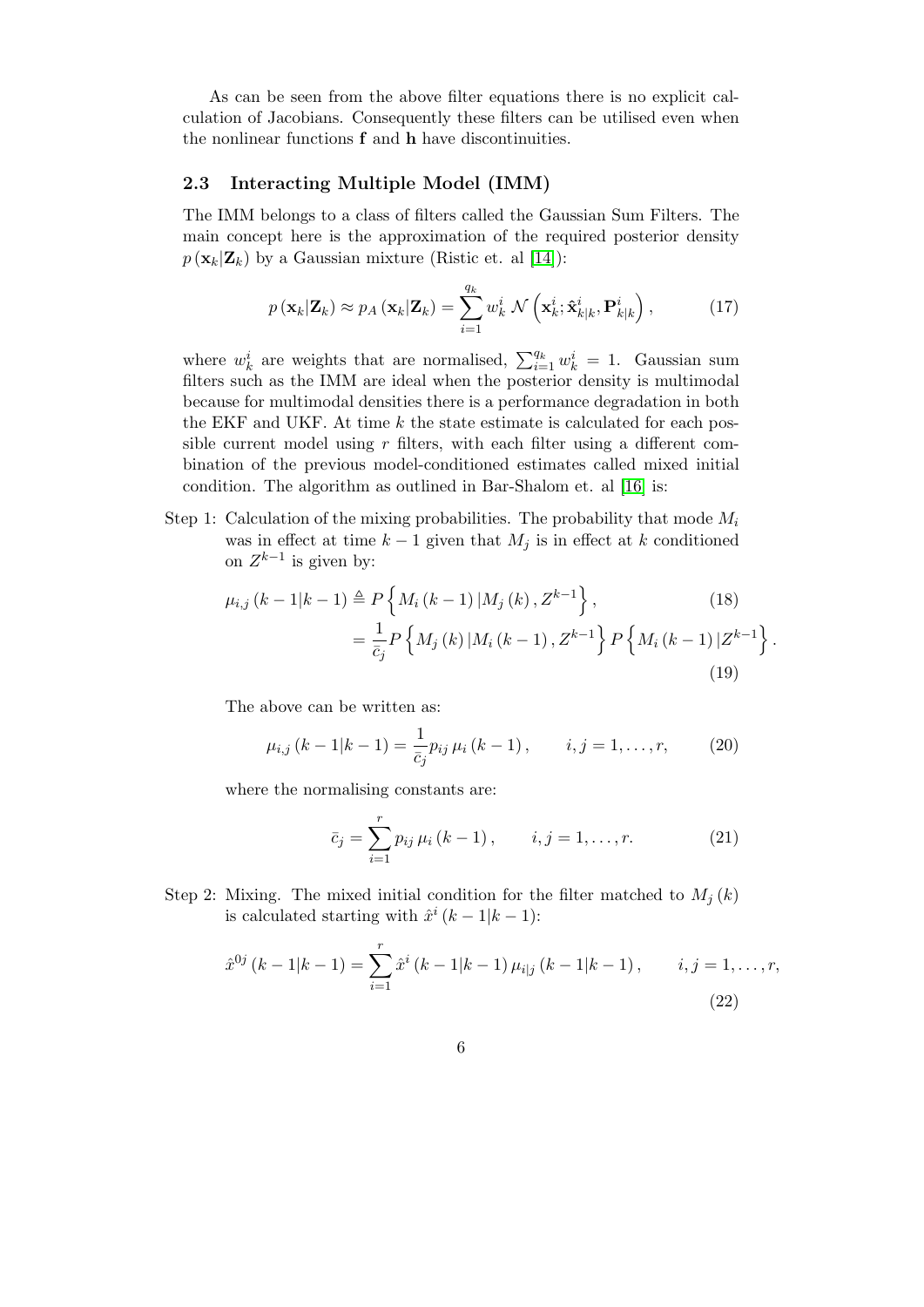and the corresponding covariance is given by:

$$
P^{0j}(k-1|k-1) = \sum_{i=1}^{r} \mu_{i|j}(k-1|k-1) \left\{ P^{i}(k-1|k-1) + \left[ \hat{x}^{i}(k-1|k-1) - \hat{x}^{0j}(k-1|k-1) \right] \right.\
$$

$$
\cdot \left[ \hat{x}^{i}(k-1|k-1) - \hat{x}^{0}(k-1|k-1) \right]^{T} \right\}, \qquad i, j = 1, \dots, r.
$$

$$
(23)
$$

Step 3: Mode-Matched Filtering. The estimates of the states and covariances calculated in step 2 above are used as inputs to the filter matched to  $M_j(k)$  which uses  $z(k)$  to determine  $\hat{x}^j(k|k)$  and  $P^j(k|k)$ . The likelihood functions associated to the  $r$  filters:

$$
\Lambda_{j}\left(k\right)=p\left[z\left(k\right)|M_{j}\left(k\right),Z^{k-1}\right],\tag{24}
$$

are calculated using the mixed initial condition and covariance from step 2:

$$
\Lambda_j (k) = p \left[ z (k) | M_j (k), \hat{x}^{0j} (k-1|k-1), P^{0j} (k-1|k-1) \right], \qquad j = 1, ..., r,
$$
\n(25)

that is:

$$
\Lambda_j (k) = \mathcal{N} \left[ z(k) \, ; \hat{z}^j \left[ k|k-1; \hat{x}^{0j} \left( k-1|k-1 \right) \right], S^j \left[ k; P^{0j} \left( k-1|k-1 \right) \right] \right], \qquad j = 1, \dots, r.
$$
\n(26)

Step 4: Mode Probability Update. The mode probabilities are then updated via:

$$
\mu_j(k) = \frac{1}{c} \Lambda_j(k) \bar{c}_j,
$$
\n(27)

where c is the normalisation constant and is given by  $c = \sum_{j=1}^{r} \Lambda_j (k) \bar{c}_j$ 

Step 5: Estimations and Covariance Combination. The output is obtained by combining the model-conditioned estimates and covariances:

$$
\hat{x}(k|k) = \sum_{j=1}^{r} \hat{x}^{j}(k|k) \mu_{j}(k),
$$
\n(28)  
\n
$$
\hat{P}(k|k) = \sum_{j=1}^{r} \mu_{j}(k) \left\{ P^{j}(k|k) + \left[ \hat{x}^{j}(k|k) - \hat{x}(k|k) \right] \left[ \hat{x}^{j}(k|k) - \hat{x}(k|k) \right] \right\}
$$
\n(29)

This section outlined the details of the the methods chosen for further investigation, the EKF, the UKF and the IMM filters. These techniques are applied to the 2D robot model in the next section.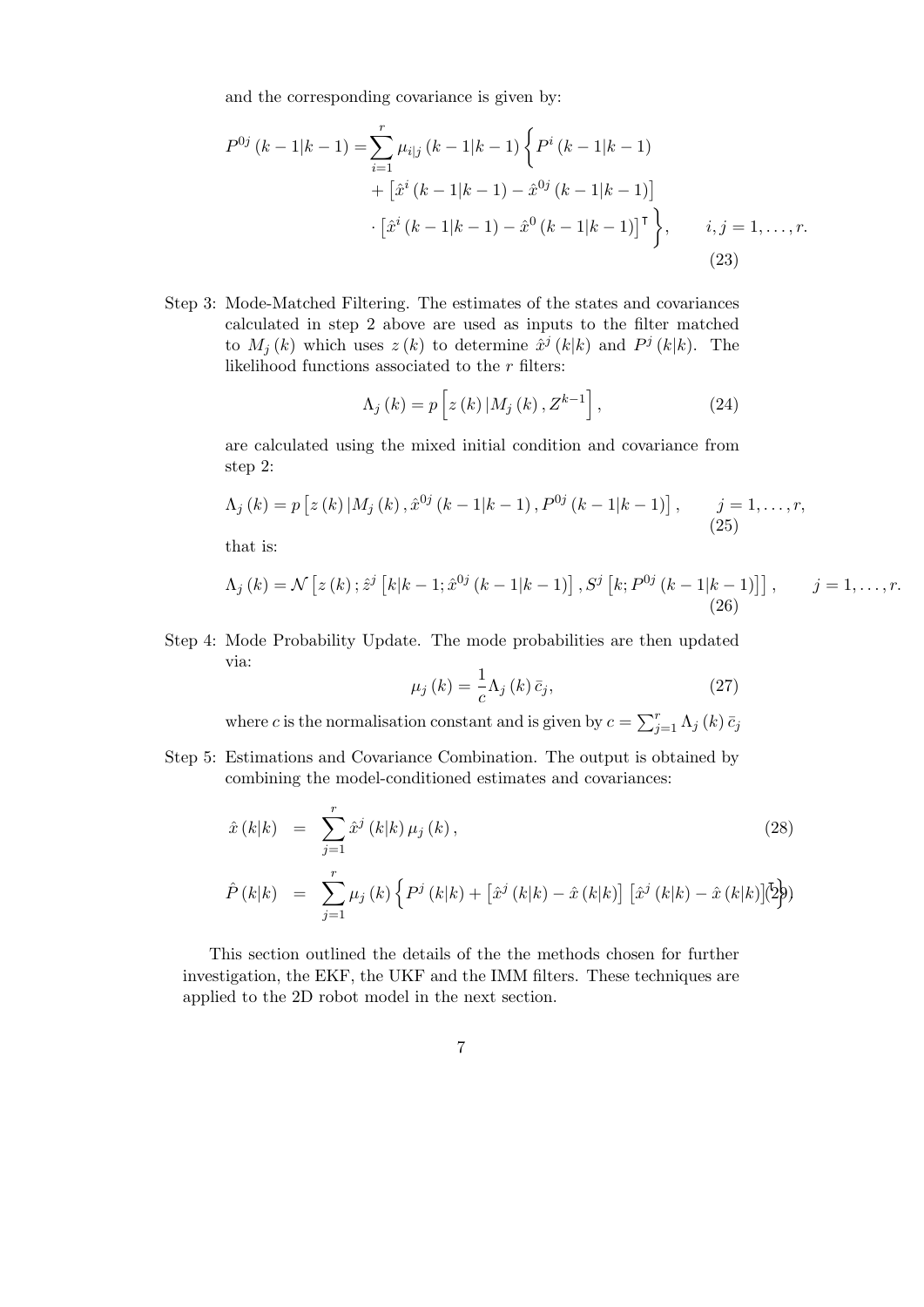## <span id="page-7-0"></span>3 Problem Formulation

<span id="page-7-1"></span>To test the different filtering techniques in an FDI context the robot model of [\[1\]](#page-25-5) is used for development and testing purposes and forms the plant that is to be controlled as well as the process model of the NMPC controller (see figure [1\)](#page-7-1).



Figure 1: Robot Schematic

The equations for this robot model are:

$$
\dot{x} = V \cos \psi,\tag{30}
$$

$$
\dot{y} = V \sin \psi,\tag{31}
$$

$$
\dot{\psi} = \frac{R(\omega_R - \omega_L)}{2b},\tag{32}
$$

where x is the x-coordinate of the point  $C, y$  is the y-coordinate of the point C,  $\psi$  is the heading angle,  $\omega_R$  is the right wheel angular velocity,  $\omega_L$  is the left wheel angular velocity and V is the speed given by  $V = \frac{R(\omega_R + \omega_L)}{2}$  $\frac{2+\omega_L)}{2}$ .

The NMPC controller is based on the design given in [\[1\]](#page-25-5) which solves the following optimal control problem using pseudospectral discretisation:

$$
\min \frac{(t_f - t_0)}{2} \sum_{j=0}^{N} \left( \left\| \mathbf{x} - \mathbf{x}_{\text{ref}} \right\|_{Q_x}^{2} + \left\| V - V_{\text{ref}} \right\|_{Q_V}^{2} + \left\| \dot{\psi} - \dot{\psi}_{\text{ref}} \right\|_{Q_{\psi}}^{2} \right) w_j. \tag{33}
$$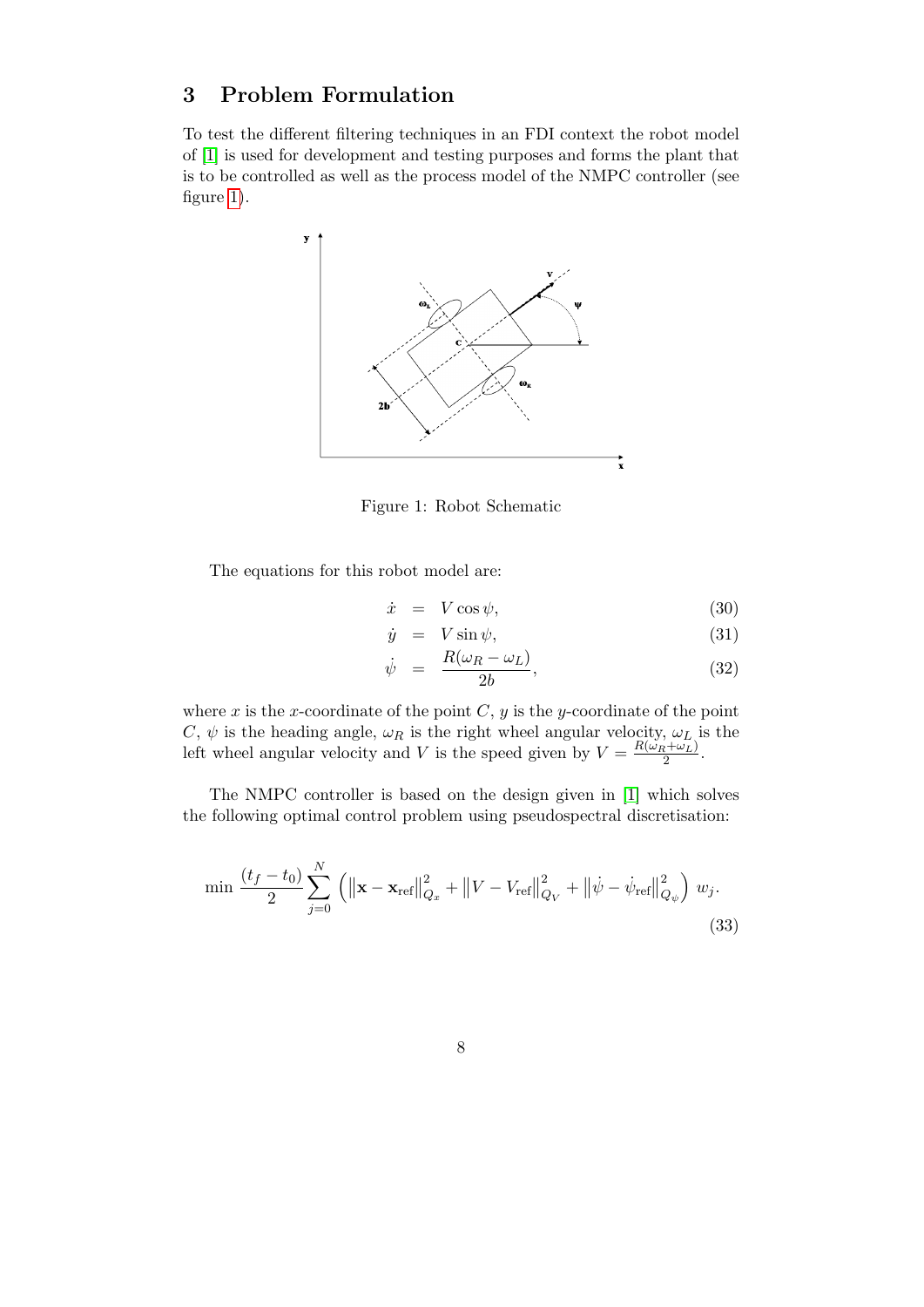subject to

$$
\left(\frac{t_f - t_0}{2}\right) \mathbf{D}_{j,k} \mathbf{x}_j - \dot{\mathbf{x}}_j = 0, \tag{34}
$$

$$
\mathbf{x}(j_0) - \mathbf{x}_{\text{dem}}(j_0) = 0, \tag{35}
$$

$$
\mathbf{x}_{lb} \le \mathbf{x} \le \mathbf{x}_{ub},\tag{36}
$$

$$
\mathbf{u}_{lb} \le \mathbf{u} \le \mathbf{u}_{ub},\tag{37}
$$

$$
\Delta \delta_{e_{\rm lb}} \le \Delta \delta_e \le \Delta \delta_{e_{\rm ub}},\tag{38}
$$

Full details of the design are given in [\[1\]](#page-25-5). Fifty coincidence points  $(N = 50)$  are used along with a prediction window length of 5 secs  $(H_p = 5)$ . The weights  $Q_x$ ,  $Q_V$ , and  $Q_{\psi}$  are diagonal matrices with the diagonal values set to 10, 1 and 1 respectively and found through trial and error.

The fault, to be simulated and tested for, is a punctured wheel. If a wheel is punctured the radius of the wheel will decrease and so the filters are set up to estimate the radius of the wheel. Four different filters have been designed, the EKF, the UKF, the EKF IMM and the UKF IMM.

The robot parameters used for all simulations are: Right wheel radius,  $R_R = 2m$ , Left wheel radius,  $R_L = 2m$ , Distance between wheels,  $b =$  $1 m$ , Speed demand is  $10 m/s$  and the input constraints on  $\omega_R$  and  $\omega_L$  are  $\pm 1000 \text{ deg/sec}$ . The filters are updated at 100Hz while the controller is updated at 10Hz. All work was developed using MATLAB with SNOPT as the nonlinear programme (NLP) solver. The following subsections detail the design of each of the filters.

#### <span id="page-8-1"></span>3.1 EKF Fault Detection Filter

The state vector for the EKF consists of the following states:

<span id="page-8-0"></span>
$$
\mathbf{x} = [x, y, \psi, R_R, R_L]^{\mathsf{T}}, \tag{39}
$$

where x, y and  $\psi$  are the robot states and  $R_R$  and  $R_L$  are the right wheel and left wheel radii respectively. The measurements are assumed to be of the speed,  $V$ , of the robot:

$$
z = V(k) + w(k),\tag{40}
$$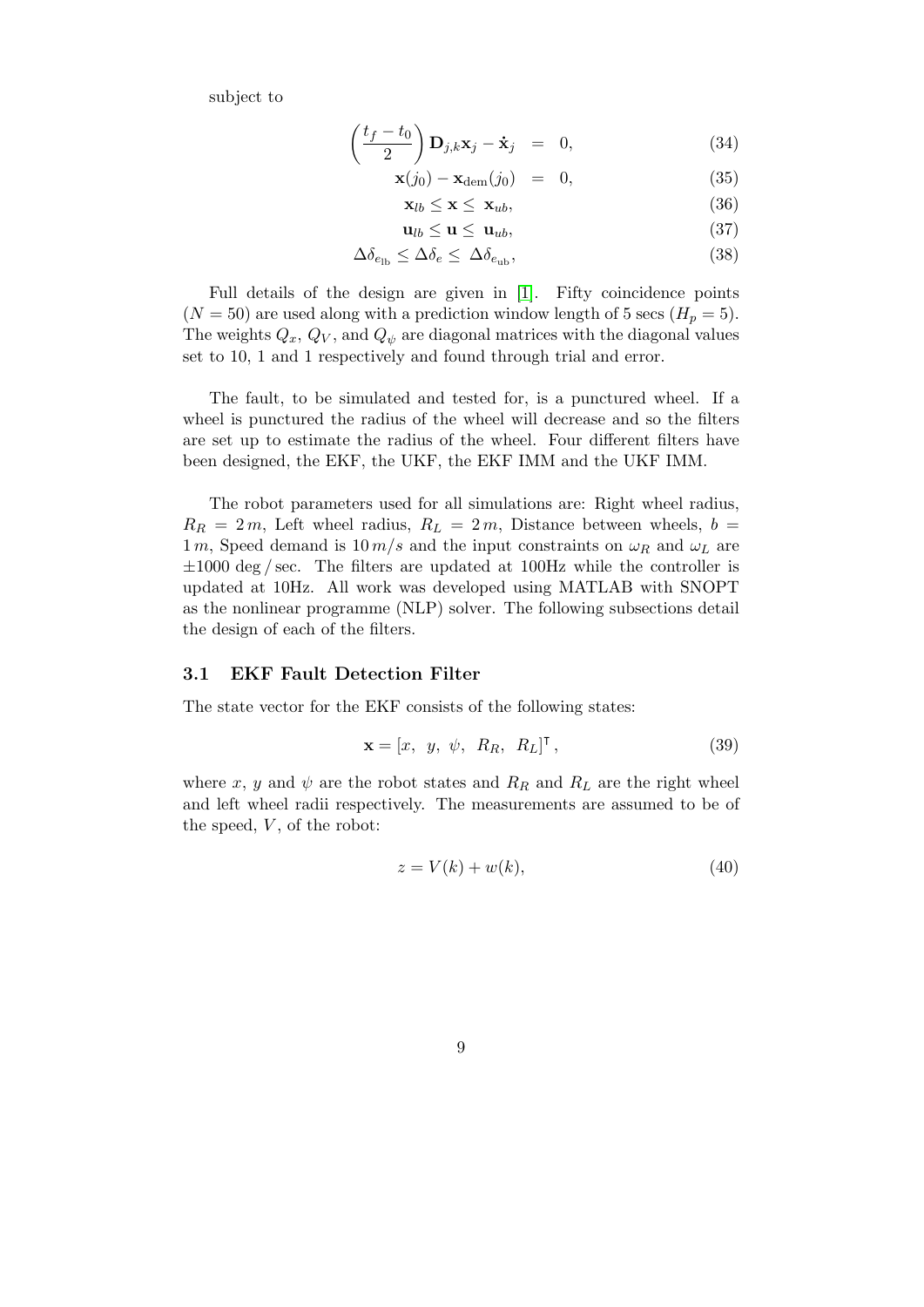where  $\mathbf{w}(k)$  is additive white noise. The initial state vector and initial covariance matrix are:

<span id="page-9-0"></span>
$$
\mathbf{x}(0) = \begin{bmatrix} x_0, & y_0, & \psi_0, & 2, & 2 \end{bmatrix}^\mathsf{T}, \qquad P(0) = \begin{bmatrix} (0.5)^2 & 0 & 0 & 0 & 0 \\ 0 & (0.5)^2 & 0 & 0 & 0 \\ 0 & 0 & (1\pi/180)^2 & 0 & 0 \\ 0 & 0 & 0 & (0.5)^2 & 0 \\ 0 & 0 & 0 & 0 & (0.5)^2 \end{bmatrix}.
$$
\n(41)

The Q and R noise matrices were chosen to be:

<span id="page-9-1"></span>
$$
Q = \begin{bmatrix} (5 \Delta t)^2 & 0 & 0 & 0 & 0 \\ 0 & (5 \Delta t)^2; & 0 & 0 & 0 \\ 0 & 0 & (0.1 \Delta t)^2 & 0 & 0 \\ 0 & 0 & 0 & (2 \Delta t)^2 & 0 \\ 0 & 0 & 0 & 0 & (2 \Delta t)^2 \end{bmatrix}, \quad R = (0.5)^2,
$$
\n(42)

where  $\Delta t$  is the update rate of the filter. For the prediction cycle an Euler integration scheme is used to predict the states of the EKF forward. The predicted measurement  $\hat{z}$  is given by:

$$
\hat{z}(k) = V(k|k-1),\tag{43}
$$

Given the above information the Kalman filter equations given in section [2.1](#page-2-1) are applied to estimate the radius of each wheel in the experiments conducted in section [4.](#page-10-0)

## 3.2 UKF Fault Detection Filter

The general structure of the EKF and UKF are very similar in that they both have a prediction and update cycle and produce a single state vector and a corresponding covariance matrix. For the robot model the state vector is the same as the one given in equation [\(39\)](#page-8-0). The initial state vector, initial covariance matrix, the process noise matrix  $Q$  and the noise covariance matrix  $R$  all remain the same as those given in subsection [3.1.](#page-8-1) The UKF algorithm given in subsection [2.2](#page-3-0) is applied to the robot model with  $\kappa =$ 0.001 [\[15\]](#page-26-8).

#### 3.3 Interacting Multiple Model Fault Detection Filter

The interacting multiple model method, as the name suggests, is made up of multiple models where each model tests a different hypothesis. Four different models (the terms mode and model are used interchangeably and have the same meaning in the context of IMMs) have been designed where:

Model 1: No Fault case.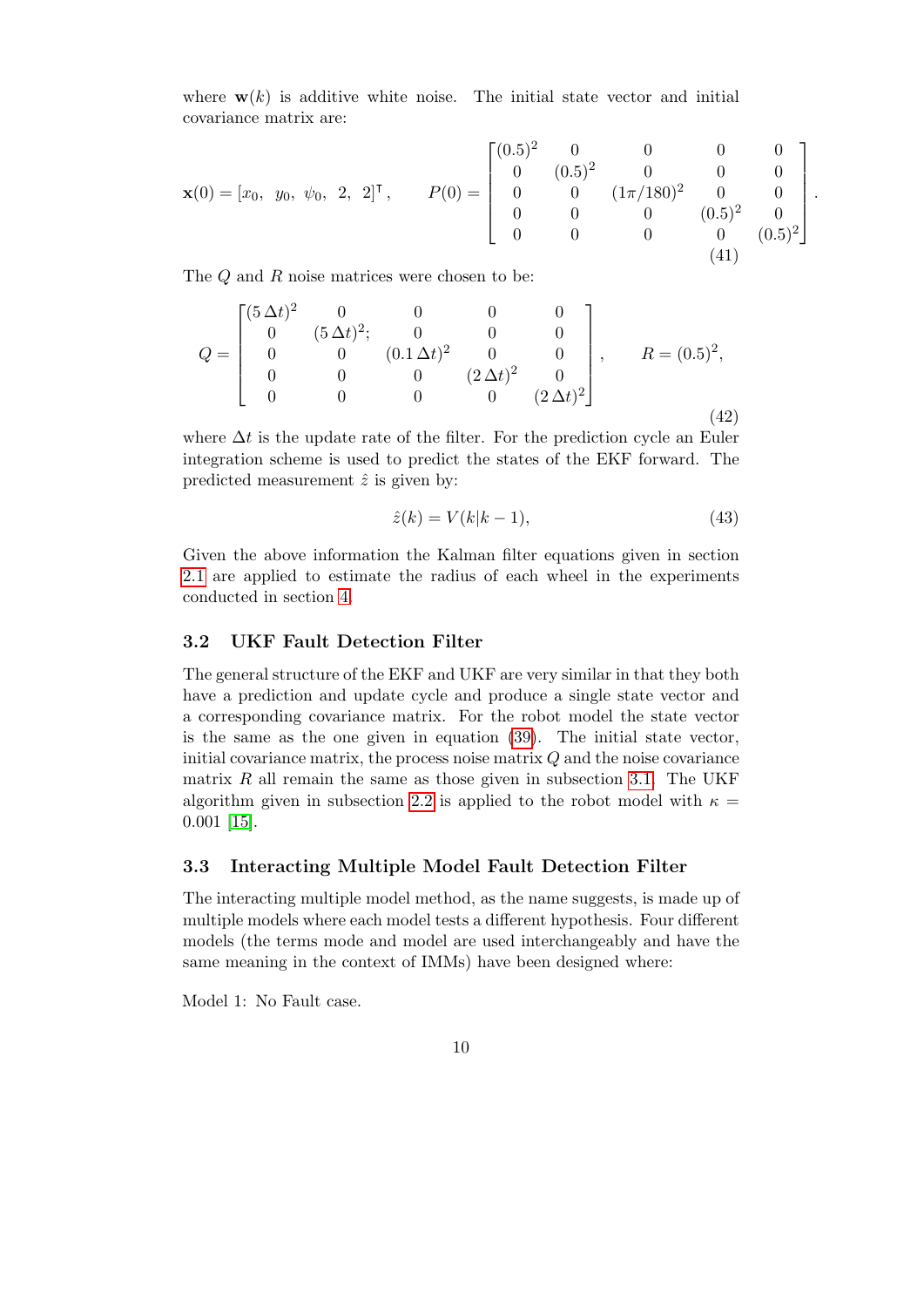Model 2: 50% right wheel deflation, left wheel no fault.

Model 3: Right wheel no fault, 50% left wheel deflation.

Model 4: 50% right wheel deflation, 50% left wheel deflation.

During Step 3 of the IMM algorithm given in section [2.3](#page-5-0) a filter such as the EKF is used to update the states and covariances, and both an EKF based IMM filter and a UKF based IMM filter have been designed. The initial covariance matrix for each filter and each mode are the same as equation  $(41)$ . The Q and R matrices are those given in equation  $(42)$  and the initial state vectors for each filter and mode are:

$$
\mathbf{x}_1(0) = [x_0, y_0 \; \psi_0 \; 2 \; 2]^\mathsf{T}, \tag{44}
$$

$$
\mathbf{x}_2(0) = [x_0, y_0 \psi_0 \ 1 \ 2]^\mathsf{T}, \tag{45}
$$

$$
\mathbf{x}_3(0) = [x_0, y_0 \psi_0 \ 2 \ 1]^\mathsf{T}, \tag{46}
$$

$$
\mathbf{x}_4(0) = [x_0, y_0 \; \psi_0 \; 1 \; 1]^\mathsf{T} \,. \tag{47}
$$

The mixing probabilities or mode probabilities are initially set to:

$$
\mu = [1/4, 1/4, 1/4, 1/4]^\mathsf{T},\tag{48}
$$

and the mode transition probabilities matrix  $p$  is set to:

$$
p = \begin{bmatrix} 0.97 & 0.01 & 0.01 & 0.01 \\ 0.01 & 0.97 & 0.01 & 0.01 \\ 0.01 & 0.01 & 0.97 & 0.01 \\ 0.01 & 0.01 & 0.01 & 0.97 \end{bmatrix} . \tag{49}
$$

## <span id="page-10-0"></span>4 Numerical Results and Analysis

The robot is required to follow a circular path for all experiments. To simulate the measurement additive white noise is added to the speed of the robot which is calculated as a part of the truth simulations of the robot movement. To test the filters four different test cases were set up and each test case was run twice. During the first run the FDI feedback loop is not closed and the filters are used for estimation only. The FDI loop is closed during the second run to investigate the behaviour of the full active FTC controller. The test cases are as follows:

- Scenario 1: No Fault. The objective is to investigate how well the filters estimate the radii of the tyres in a no fault situation.
- Scenario 2: Left wheel 50% puncture. In this case a puncture is simulated to occur 10 secs into the simulation. The wheel is assumed to deflate to 50% of its original value instantaneously.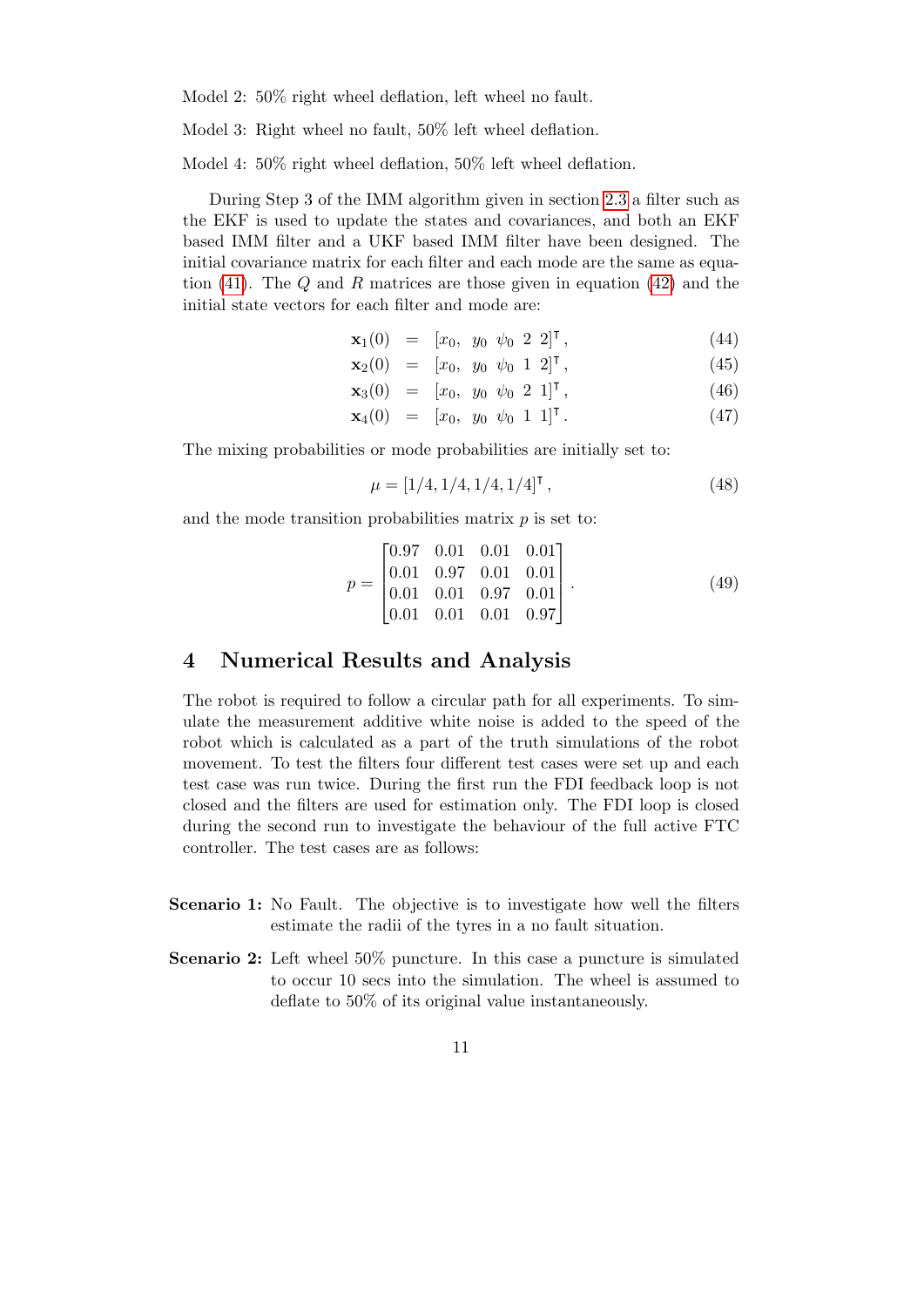- Scenario 3: Left and Right Wheel puncture. In this test case a left wheel puncture is simulated 5 secs into the run and a right wheel puncture is simulated to occur 10 secs into the simulation. Both punctures are assumed to cause an instantaneous reduction of the respective wheel radius to 50% of the original wheel radius.
- Scenario 4: Left wheel linear puncture. In this test case once again the left wheel is punctured 10 secs into the run however this time the puncture is assumed to follow a linear reduction in wheel radius according to  $R_L = 2 - 0.1t$ , where  $R_L$  represents the left wheel radius reduced from its original value of 2m down to 0.1m at a rate of 0.1m/s and t is the current time. The radius does not drop to 0m as this caused a complete system failure.

The results for each filter are presented in the next four subsections:

#### 4.1 Scenario 1

Plots of the speed innovation were produced (but have been omitted due to space constraints) where the innovations were plotted along with the calculated  $2\sigma$  uncertainty bounds. The  $2\sigma$  uncertainty bounds are a  $95\%$ confidence interval and the solution (innovations in this case) must remain within the bounds 95% of the time. The results for the EKF and UKF filters showed that the speed innovations remained well within the uncertainty bounds throughout the duration of the run both with and without feedback. The speed innovation plots for the IMM filters were also produced. The results for both the UKF and EKF based IMM filters showed that the filters were able to very quickly detect the correct mode of operation.

Plots of the wheel radius estimates were also produced. All filters do a very good job of estimating the radius of the tyres with and without feedback. The IMM filters initially have a higher error in the tyre estimate as the estimation is based on a mixture of all the models, however it took only one update for the IMM to reach the correct estimate.

The wheel speed estimates (or angular rates) were also analysed and it was found that the estimates for all four filters were very similar. In the case of no feedback the estimate was the same as the actual speed; however in the case where feedback is provided the wheel speeds were quite noisy. This is a result of calculations based on noisy measurements which is a consequence of feedback.

Plots of the robot trajectory for all four filters showed that the robot remained on the path with and without feedback which is to be expected in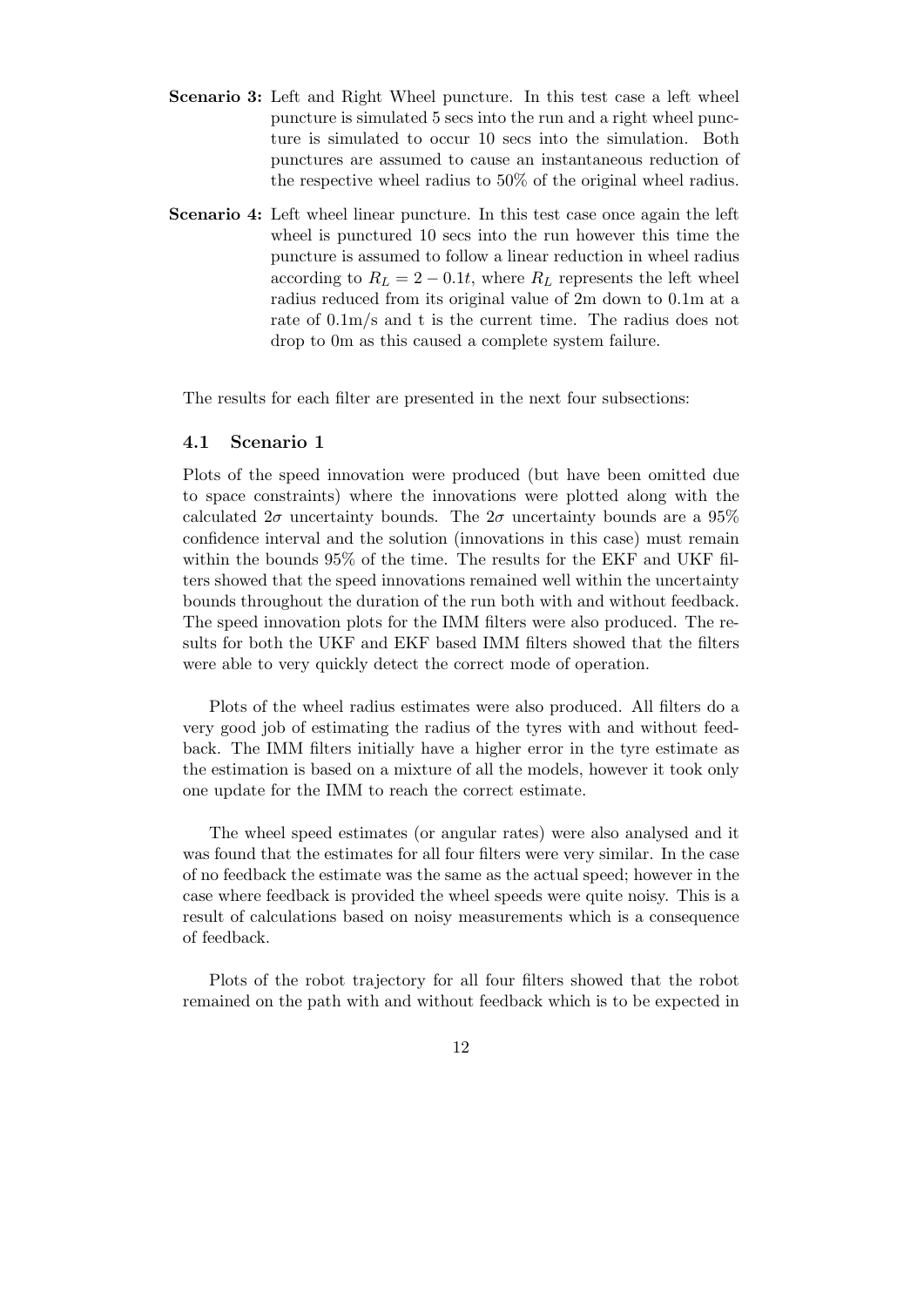the no fault case.

#### 4.2 Scenario 2

The speed innovations for all four filters were plotted and the results showed that all filters were able to detect the fault. The fault occurred at 10 secs into the run, and the plots show that at 10 seconds there was a peak change in the innovation curves. The corrections/innovations were seen to increase at the time the fault occurred and settle again near zero once the correct estimate was reached.

For the IMM filters model 3 is the correct match for scenario 2 and both of the IMM filters were seen to find the correct mode immediately as mode 3 is the most confident in its estimate. Mode 3 and Mode 4 both hypothesise a failure in the left wheel of 50% which is why after the occurrence of the fault the uncertainties do not increase. However because mode 1 and mode 2 do not hypothesise a fault in the left wheel the uncertainties can be seen to increase once the fault has occurred. The uncertainty in mode 3 was seen to decrease twice as much compared to mode 4 after the fault occurred. This is because mode 4 hypothesises that both wheels are punctured whereas mode 3 predicts the puncture of only the left wheel. Another point to note is that in the single filter cases feedback did not have much effect on the innovations. However, in the case of the IMM filters the results show that with feedback the filter errors do not grow as rapidly between updates. The errors are seen to grow very quickly when no feedback is present which is evident in figures [2](#page-12-0) and [3.](#page-13-0)

<span id="page-12-0"></span>

Figure 2: Scenario 2 - IMM UKF Speed Innovations No Feedback,  $2\sigma$  Uncertainty Bounds (red), Speed Innovations (blue)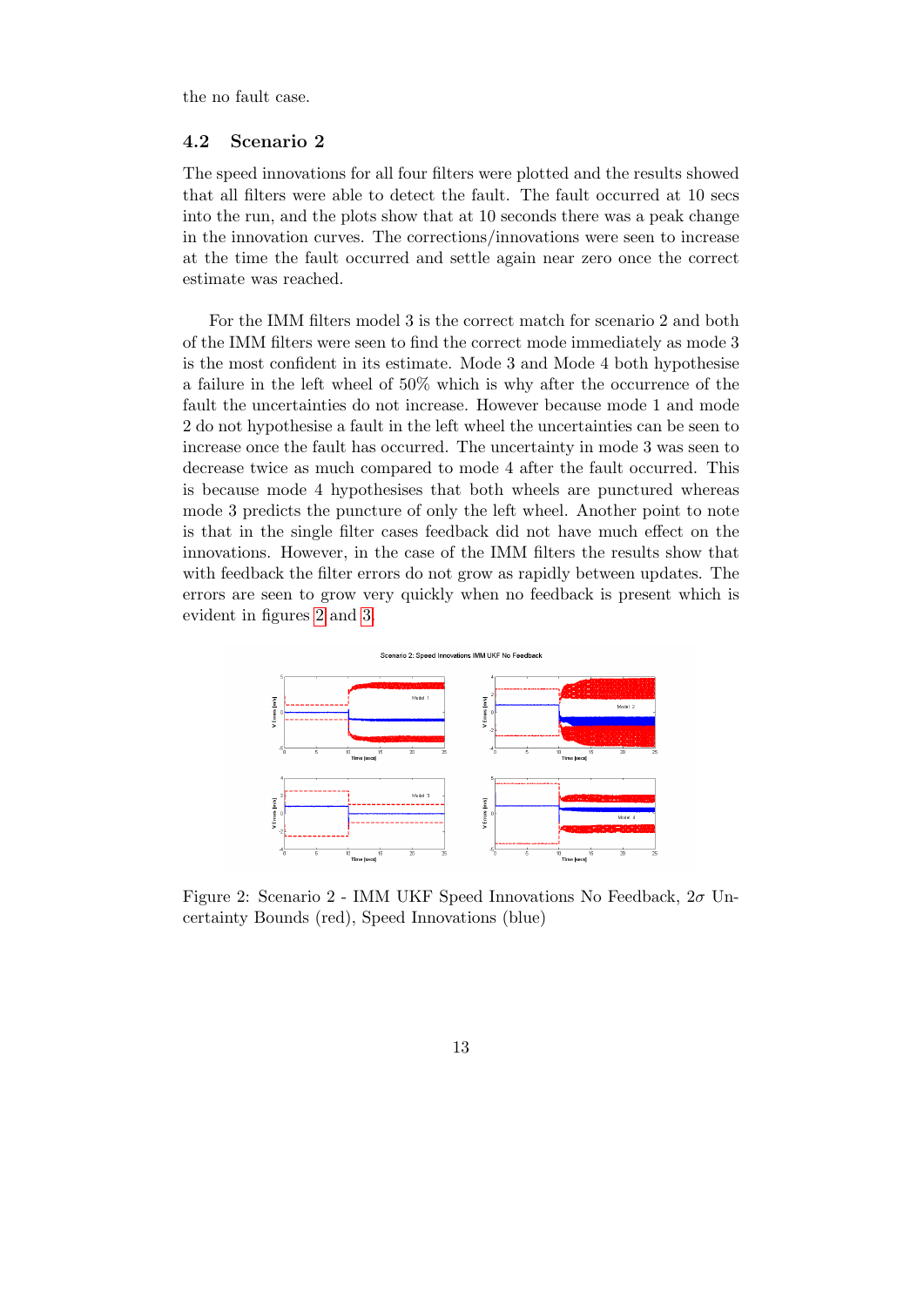

<span id="page-13-0"></span>

Figure 3: Scenario 2 - IMM UKF Speed Innovations With Feedback,  $2\sigma$ Uncertainty Bounds (red), Speed Innovations (blue)

The results for the wheel radius estimates showed that the UKF estimates were closer to the actual wheel radius compared to those produced by the EKF. Turning on feedback results in the filters reaching a steady estimate faster when compared to the no feedback case. The IMM filters produced slightly better estimates than the single UKF filter and there was very little improvement on the IMM estimates compared to the no feedback case.

The wheel speeds were also analysed and the results for all four filters presented the same trends. Without feedback there is much more activity present compared to turning on the feedback. Once the fault occurs the robot yaws to the side with the punctured wheel and demands a faster speed to compensate for the loss in radius.

The robot trajectories were simulated and all results showed that the robot was only able to remain on the path if feedback from the filter was provided to reconfigure the controller. Although all filter estimates without feedback were excellent, without reconfiguration of the controller the robot could not be made to follow the desired path (see figure [4\)](#page-14-0).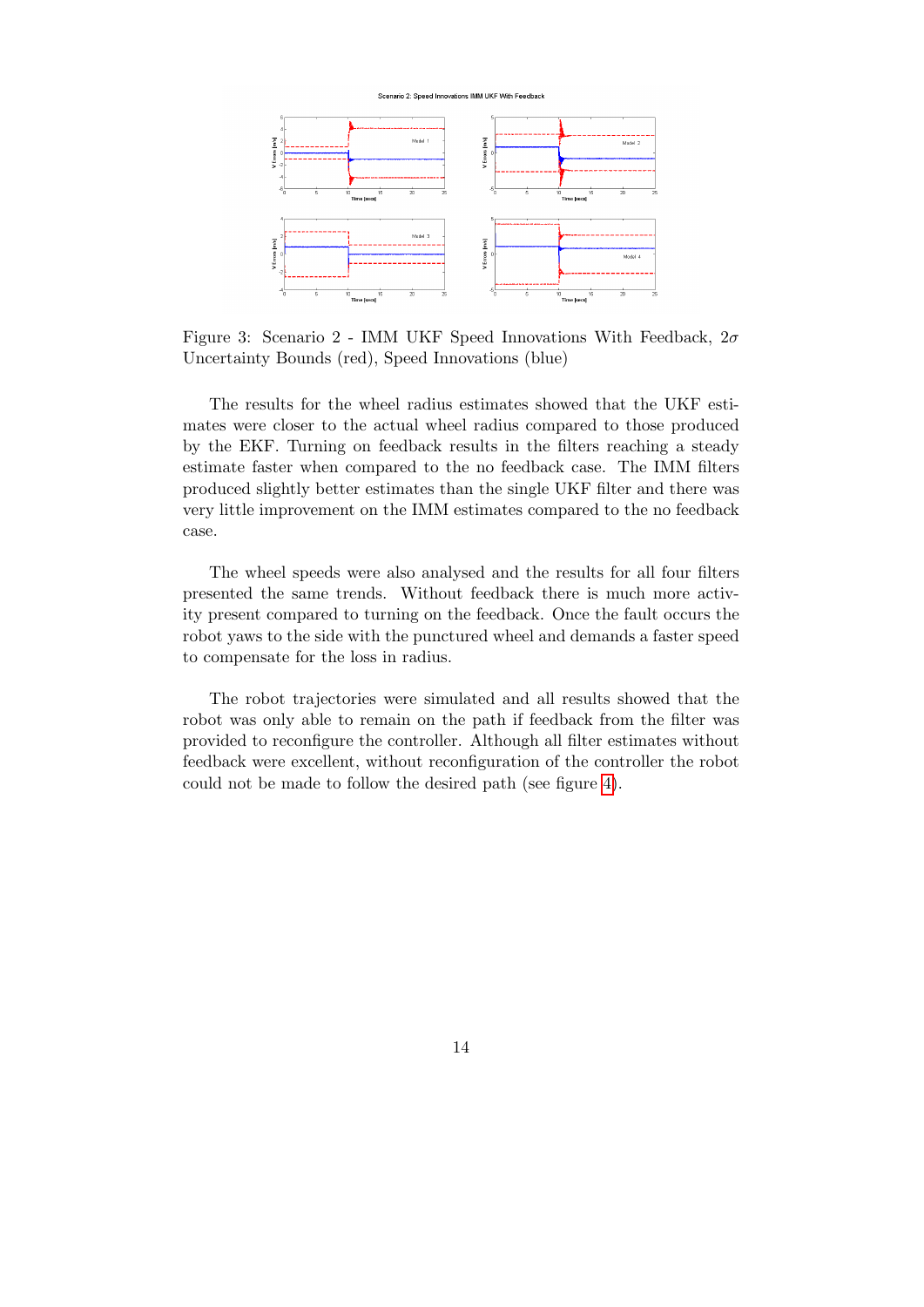<span id="page-14-0"></span>

Figure 4: Scenario 2 - UKF Trajectory

### 4.3 Scenario 3

The plots of the speed innovations for all filters clearly indicated, from the sudden changes in innovations, the detection of both faults, left wheel at 5 secs and right wheel at 10 secs. The EKF innovations were found to be consistent, however the innovations produced by the UKF show that, with feedback, the innovation uncertainty begins to grow rapidly between updates whereas without feedback the uncertainty remains constant (see figure [5\)](#page-14-1). The IMM filters show that after 5 secs model 3 is the best model. However, once the second fault occurs the filters do an excellent job of recognising that mode 4 is the correct match and uncertainties in mode 4 are seen to decrease (see figure [6\)](#page-15-0). It was again observed in the no feedback case that the uncertainties on the IMM filters grow rapidly between updates and many more corrections are required.

<span id="page-14-1"></span>

Figure 5: Scenario 3 - UKF Speed Innovations,  $2\sigma$  Uncertainty Bounds (red), Speed Innovations (blue)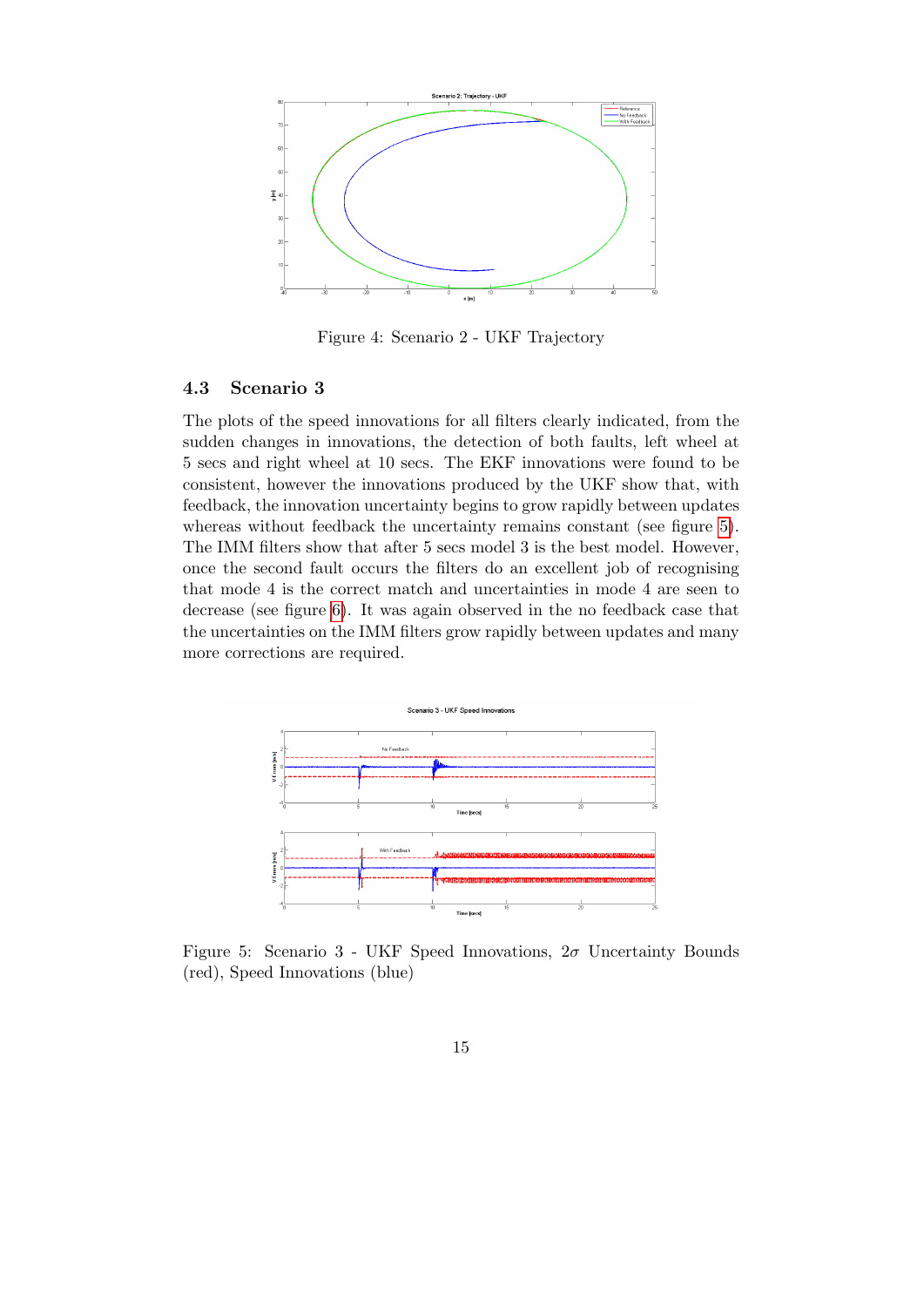Scenario 3: Speed Innovations IMM EKF With Feedback

<span id="page-15-0"></span>

Figure 6: Scenario 3 - IMM EKF Speed Innovations With Feedback,  $2\sigma$ Uncertainty Bounds (red), Speed Innovations (blue)

The wheel radius estimates produced by the filters showed that the IMM filters produce the best estimates of the radii. The UKF performs slightly better than the EKF, and turning feedback on results in a faster settling time (see figure [7\)](#page-15-1).

<span id="page-15-1"></span>

Figure 7: Scenario 3 - UKF Radius Estimates, Right wheel (top), Left wheel (Bottom)

Plots of the angular rates achieved by the robot via the EKF showed that once a fault occurred the punctured wheel is required to spin faster in order to compensate for the loss in radius. The angular rates produced as a result of the UKF, with feedback, resulted in operation at the angular rate constraints. Both IMM filters displayed similar behaviour in that once a wheel was punctured it was required to rotate faster to compensate for the loss in radius.

The trajectories produced by each filter for scenario 3 showed that with-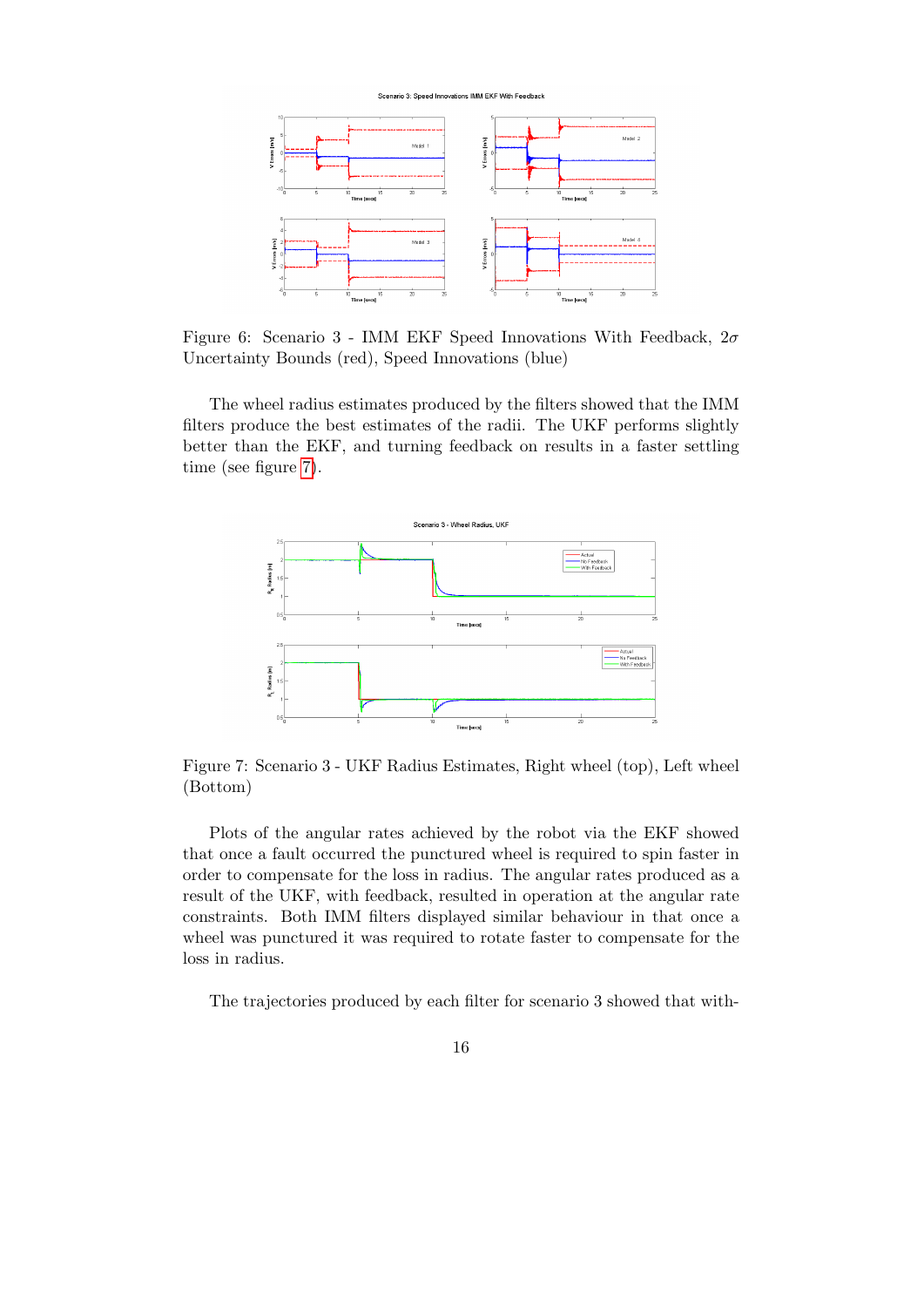out feedback it is impossible to maintain the robot on the path. Reconfiguring the controller on the other hand with estimates from the filters allowed the robot to easily follow the reference path. An anomaly occurred with the UKF filter where even turning the feedback on did not result in the robot following the path after the occurrence of the second fault. This could possibly be the result of poor tuning of the filter (see figure [8\)](#page-16-0).

<span id="page-16-0"></span>

Figure 8: Scenario 3 - UKF Trajectory

## 4.4 Scenario 4

Scenario 4 velocity innovations are presented in figures [9](#page-17-0) and [10](#page-17-1) for the EKF and UKF respectively. The EKF breaks down 5 seconds after the fault occurs, when feedback is turned on as can be seen by the innovations exceeding the covariance bounds. Without feedback however the innovations remain within the uncertainty bounds. The results from the UKF are much better as it produces innovations which remain well within the uncertainty bounds with and without feedback. Both of the IMM filters failed, because the fault type of scenario 4 was not modelled as a part of the filter design, i.e. the hypothesis for this type of failure is not accounted for and so no model exists for this failure (see figure [11\)](#page-17-2).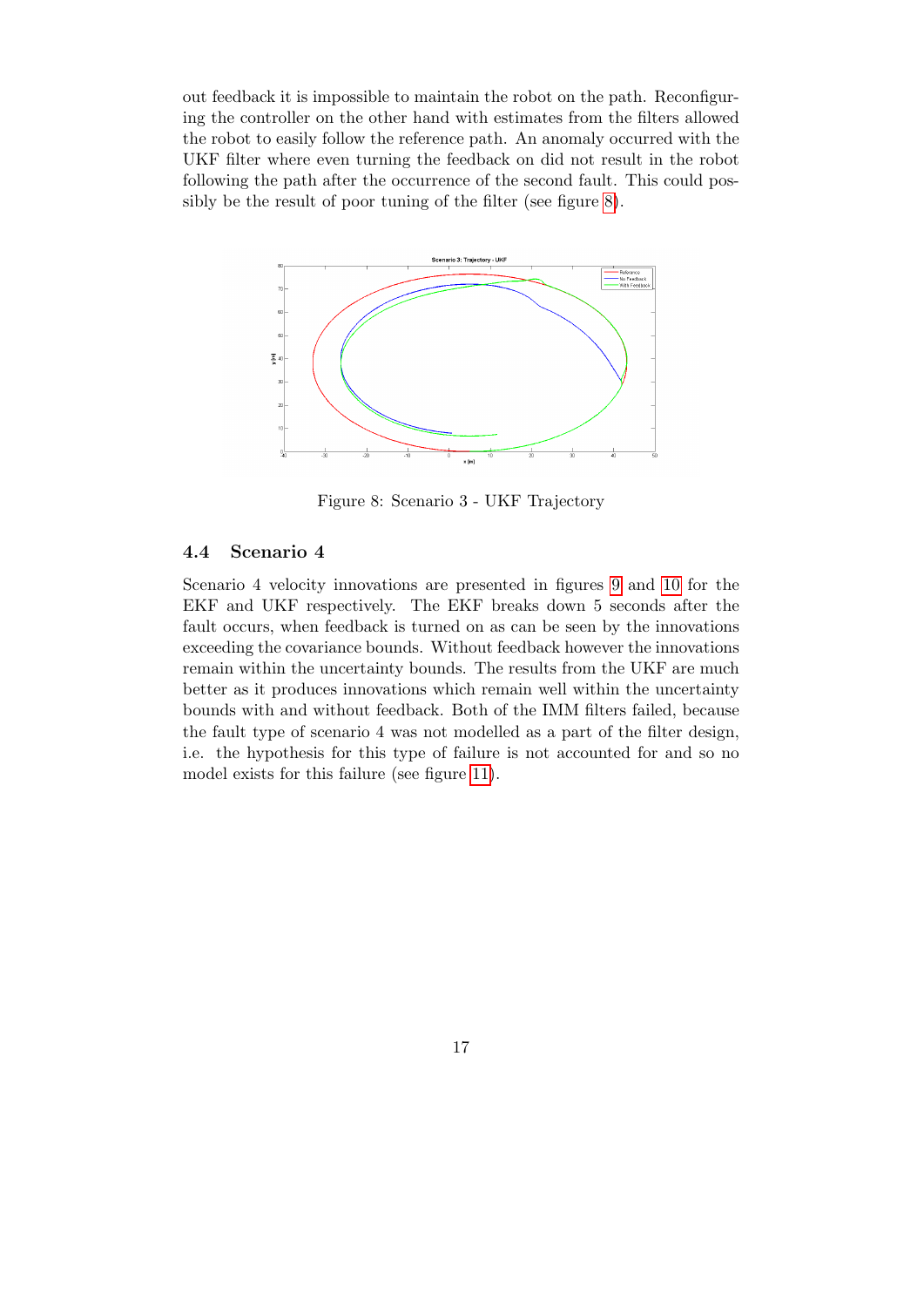<span id="page-17-0"></span>

<span id="page-17-1"></span>Figure 9: Scenario 4 - EKF Velocity Innovations,  $2\sigma$  Uncertainty Bounds (red), Velocity Innovations (blue)



<span id="page-17-2"></span>Figure 10: Scenario 4 - UKF Velocity Innovations,  $2\sigma$  Uncertainty Bounds (red), Velocity Innovations (blue)



Figure 11: Scenario 4 - IMM UKF Velocity Innovations With Feedback,  $2\sigma$ Uncertainty Bounds (red), Velocity Innovations (blue)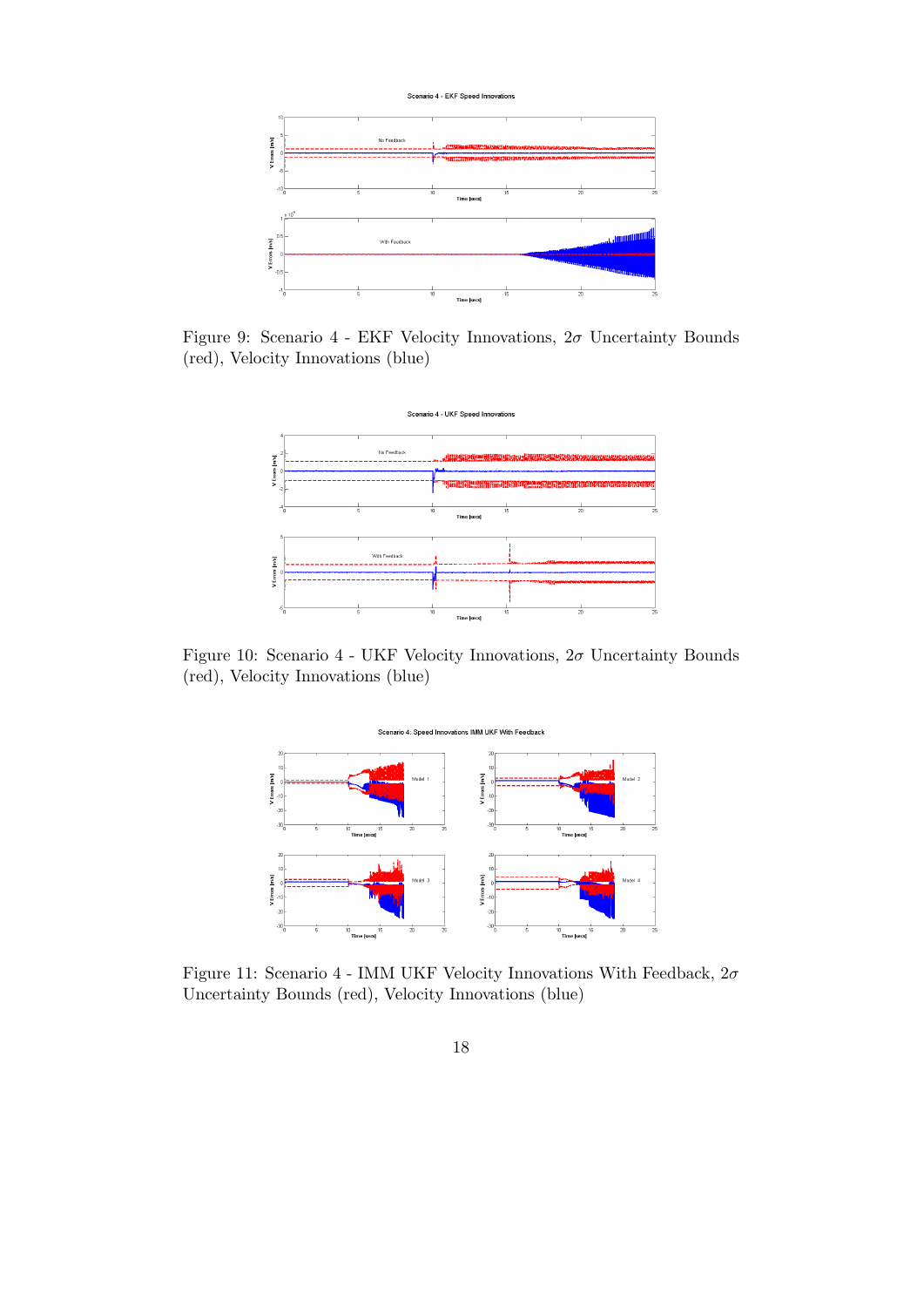The wheel radius estimates showed that without a hypothesis on the IMM filters the UKF was the only filter able to produce the correct estimates of the wheel radii. The UKF results clearly indicated that reconfiguring the controller resulted in a faster convergence to the correct estimate.

Plots of wheel speed produced by all four filters with and without feedback show that with this type of fault both wheels were required to work at their constraints.

The robot trajectories as a result of the different filter information were examined and it was found that none of the filters show full compliance with the reference trajectory. However the UKF was able to maintain the robot on the path the longest.

#### 4.4.1 Filter Re-Design

- This section looks at the behaviour of the IMM filters by re-designing the filters to accommodate the fault type covered by scenario 4. The filters were modified by adding a fifth model, which hypothesises the left wheel puncturing in the manner described by scenario 4. The Q and R matrices remain the same and the initial state vectors for the fifth filter and mode are:

$$
\mathbf{x}_5(0) = [x_0, y_0 \psi_0 2 2]^\mathsf{T} . \tag{50}
$$

The mixing probabilities or mode probabilities become:

$$
\mu = [1/5, 1/5, 1/5, 1/5, 1/5]^{\mathsf{T}}, \tag{51}
$$

and the mode transition probabilities matrix  $p$  is redefined as:

$$
p = \begin{bmatrix} 0.96 & 0.01 & 0.01 & 0.01 & 0.01 \\ 0.01 & 0.96 & 0.01 & 0.01 & 0.01 \\ 0.01 & 0.01 & 0.96 & 0.01 & 0.01 \\ 0.01 & 0.01 & 0.01 & 0.96 & 0.01 \\ 0.01 & 0.01 & 0.01 & 0.01 & 0.96 \end{bmatrix}.
$$
 (52)

The speed innovations for the IMM EKF are presented in figures [12](#page-19-0) and [13](#page-19-1) with no feedback and with feedback respectively. As predicted the results show that if a hypothesis is made the IMM performs very well. The EKF as part of IMM is able to predict this type of error which it was unable to do as a single filter. The IMM UKF speed innovation plots showed a higher level of confidence in its estimates compared to its EKF counterpart as the uncertainty is lower and consistent. Providing feedback in both cases (EKF and UKF IMMs) was shown to increase confidence in the filter estimates.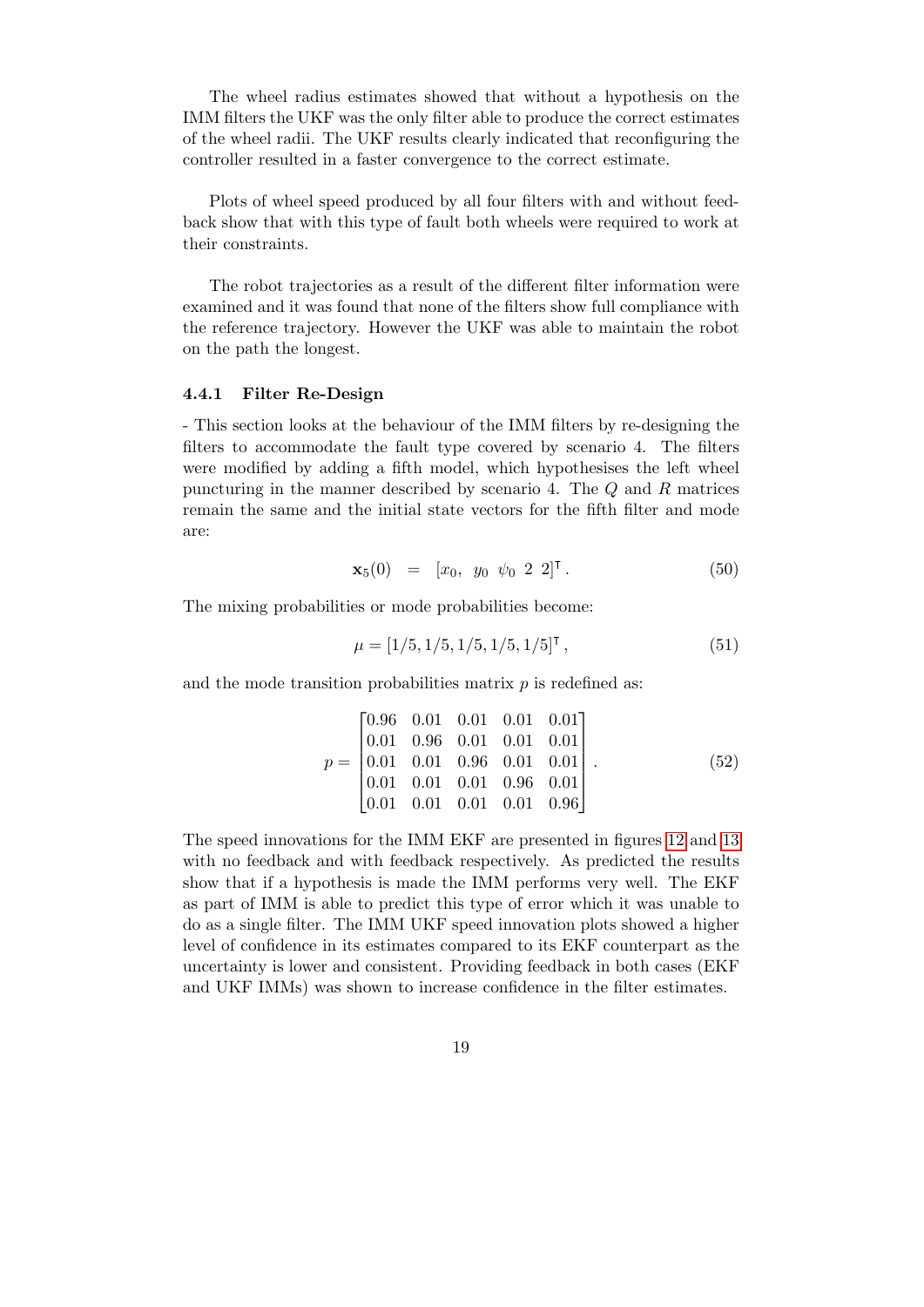Scenario 4: Speed Innovations IMM EKF No Feedback, 5 Models

<span id="page-19-0"></span>

<span id="page-19-1"></span>Figure 12: Scenario 4 - 5 Model IMM EKF Velocity Innovations No Feedback,  $2\sigma$  Uncertainty Bounds (red), Velocity Innovations (blue)



Figure 13: Scenario 4 - 5 Model IMM EKF Velocity Innovations With Feedback,  $2\sigma$  Uncertainty Bounds (red), Velocity Innovations (blue)

The UKF based IMM estimates of the wheel radii for the 5 mode IMM are shown in figure [14.](#page-20-0) The results of both EKF and UKF based IMMs showed that in both cases the filters do an excellent job of making the correct estimations on the radius of the wheel.

20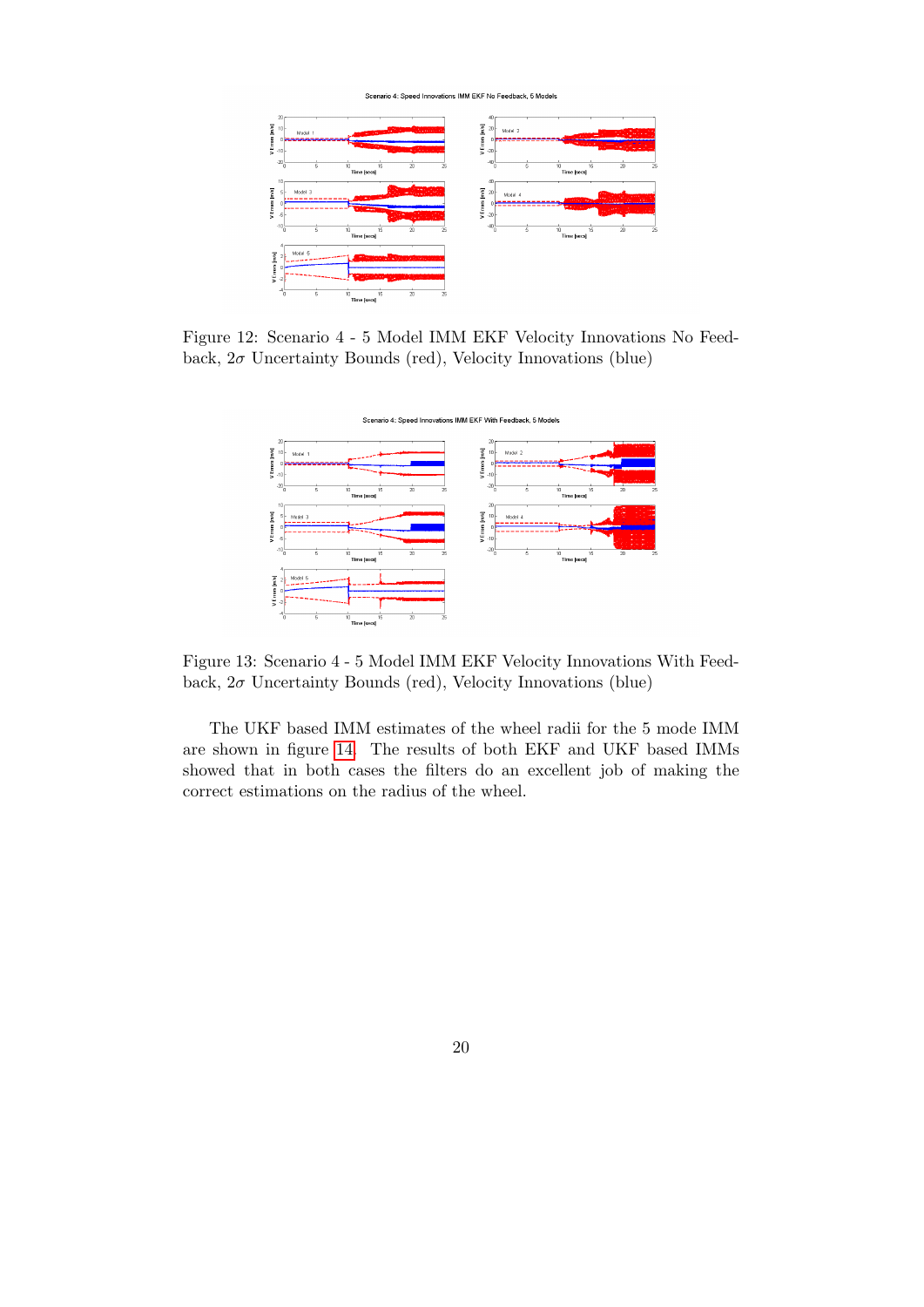<span id="page-20-0"></span>

Figure 14: Scenario 4 - 5 Model IMM UKF Radius Estimates, Right wheel (top), Left wheel (Bottom)

The angular rate plots of the 5 mode IMMs again showed that the control inputs are required to work at the constraints the majority of the time once the fault occurred. This result is not dependent on the filter type but rather the fault that has occurred makes it impossible for the robot to achieve the desired task while at the same time respecting its constraints.

The trajectory plots showed that for this type of fault where the wheel radius had almost approached zero, the wheels are unable to maintain the reference. The UKF IMM is again able to keep the robot on the path for a longer time than the EKF IMM.

#### <span id="page-20-1"></span>4.5 Filter Comparisons

The results of the previous section reveal that each of the filters considered exhibits excellent qualities for fault detection and identification. Figure [15](#page-21-1) shows a comparison of the different filters in terms of wheel radius estimation. The plot shows the radius estimates for scenario 4 which is the worst case scenario out of the 4 scenarios considered. The output of the EKF and the 4 mode IMM filters have been omitted from the plots as the errors were very high and as a consequence the remaining results were invisible. The plot shows that in terms of wheel radius estimate performance the UKF performed equally as well as the 5 mode IMM filters. The IMM filters were able to reach the correct estimate faster than the single UKF particularly when a sudden change is present as is evident at the 10 second mark. The EKF performance also dramatically increases when used within an IMM configuration. The drawback of the IMM filter is that all possible scenarios must be accounted for. The method used in this research illustrated the concept of the IMM, by showing easy adaptability to different situations, and the speed with which it is able to identify and reach the correct esti-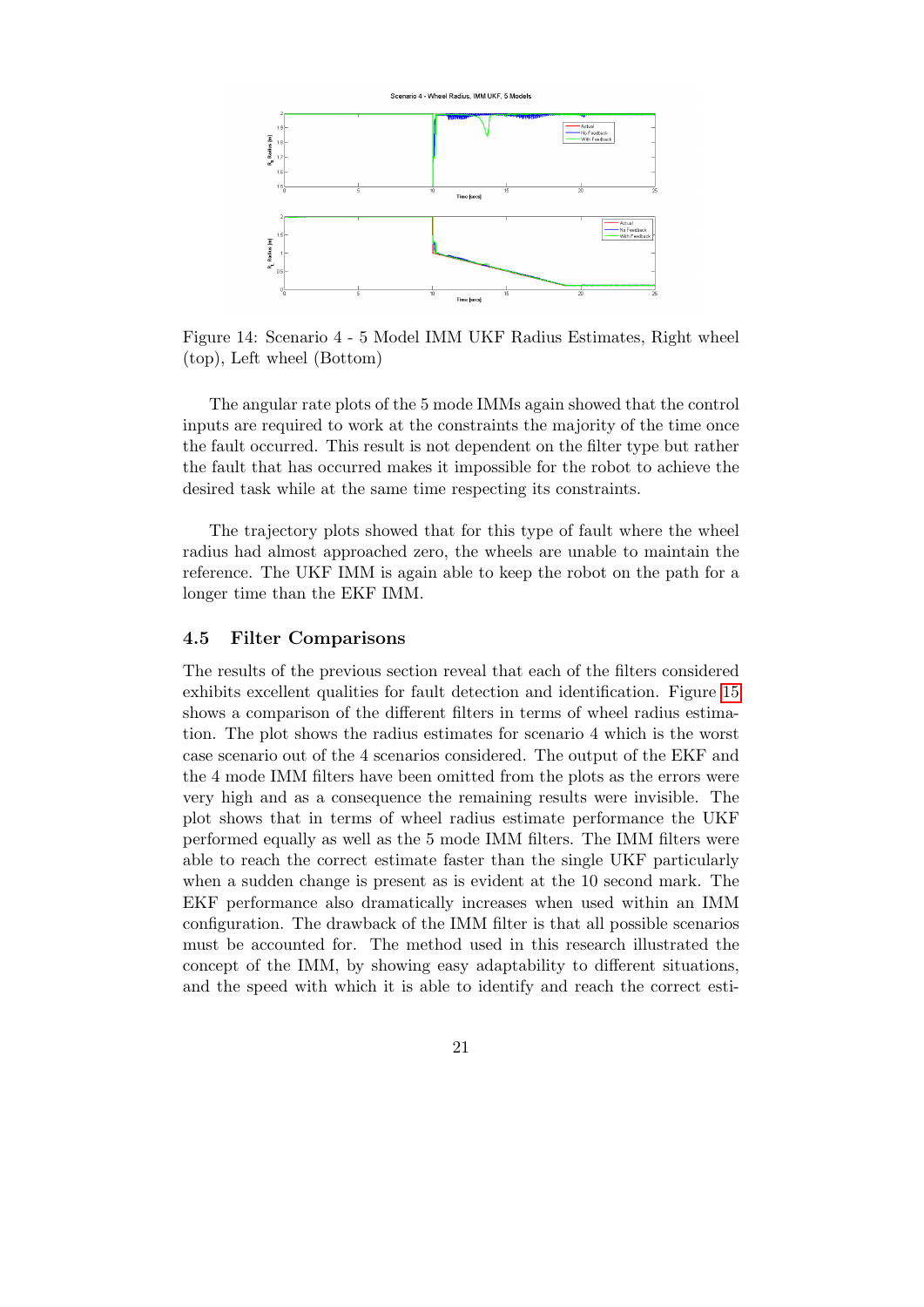mate. However predicting exactly how a fault will occur (in this case how a tyre will puncture) is impractical. A more practical implementation would have been to develop a number of filters each with different process noises that could adapt to all different situations. The number of filters and the process noise values would have to be determined by trial and error. In any case an IMM performs well if and only if it is equipped to make a hypothesis on the current situation. If the given situation is unaccounted for the filter breaks down. In terms of the single filter, in general the UKF displayed better performance than the EKF, especially in the case of scenario 4 where the non-linearities of the fault caused the single EKF to breakdown. For these reasons the UKF has been chosen for the final FTC system design.

<span id="page-21-1"></span>

Figure 15: Filter Comparison of Wheel Radius Estimates

### <span id="page-21-0"></span>4.6 Comparison to Linear MPC

As a result of the findings given in subsection [4.5](#page-20-1) only the UKF with feedback is implemented to compare nonlinear MPC with linear MPC. The results given in the next two sections are for scenarios 2 and 4 respectively however plots for only scenario 2 are given due to space constraints.

#### 4.6.1 Scenario 2

The velocity innovation plots in figure [16](#page-22-0) produced by the linear MPC controller show that the innovations remain well within the uncertainty bounds and are approximately zero. However the uncertainty was seen to be double that produced by the nonlinear controller.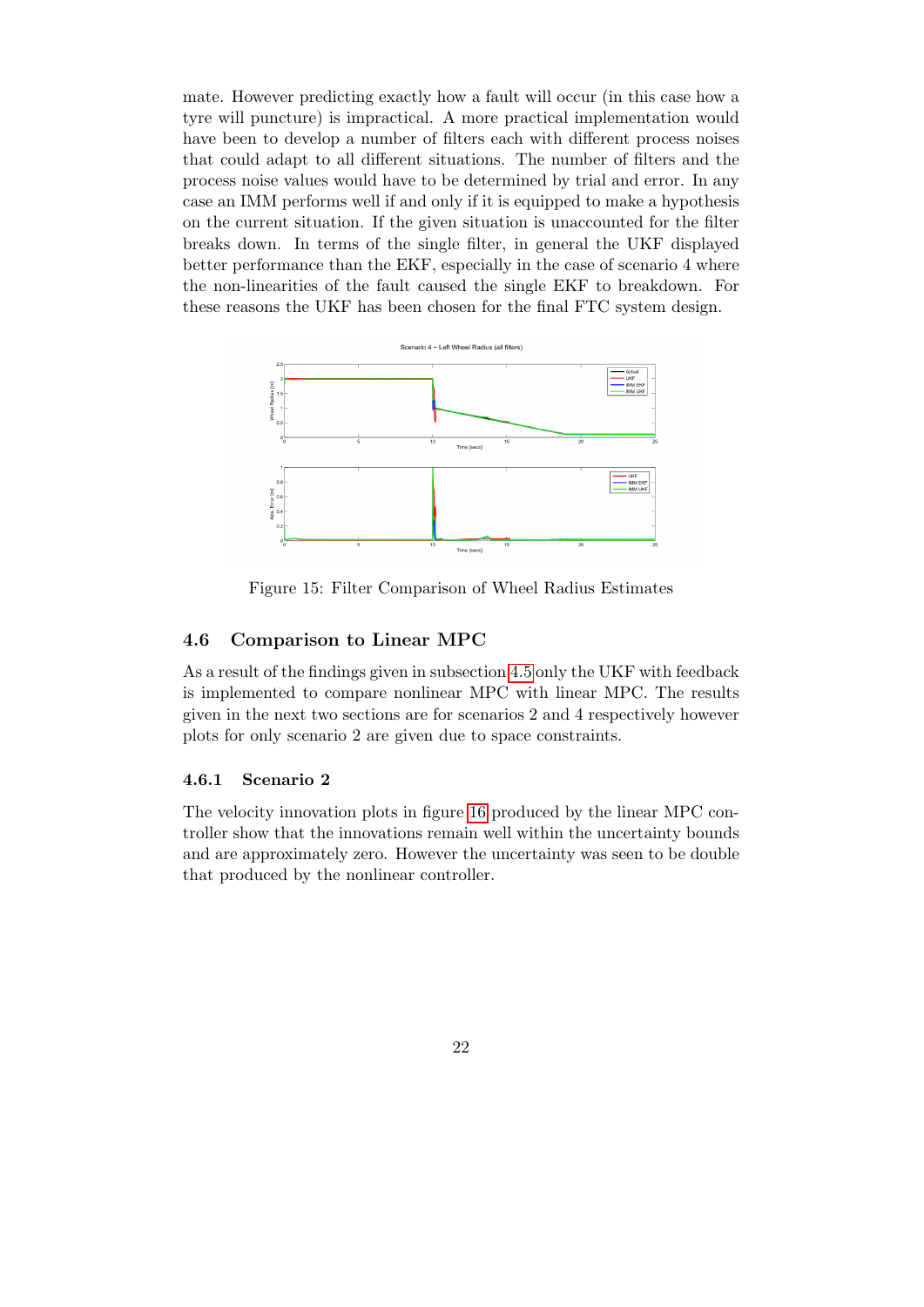<span id="page-22-0"></span>

Figure 16: Scenario 2 - Linear MPC UKF Speed Innovations,  $2\sigma$  Uncertainty Bounds (red), Speed Innovations (blue)

The wheel radii plots give in figure [17](#page-22-1) show that the estimations produced by a nonlinear controller are the same as those produced by the linear controller. Hence the filter performs well even with linear MPC.

<span id="page-22-1"></span>

Figure 17: Scenario 2 - Comparison of Linear and Nonlinear MPC UKF Radius Estimates, Right wheel (top), Left wheel (Bottom)

The angular rate plots for the linear MPC controller (figure [18\)](#page-23-0) show that five seconds after the fault occurred the linear controller pushes the wheels to operate at their constraints and is unable to tolerate the faulty condition. The angular rates produced by the NMPC controller (figure [19\)](#page-23-1) show that it was able to easily adapt to the fault. This is further illustrated in the trajectory plot given in figure [20](#page-24-0) which clearly shows that the nonlinear MPC controller does an excellent job of keeping the robot on the path despite a faulty wheel whereas the solution produced by the linear controller has diverged.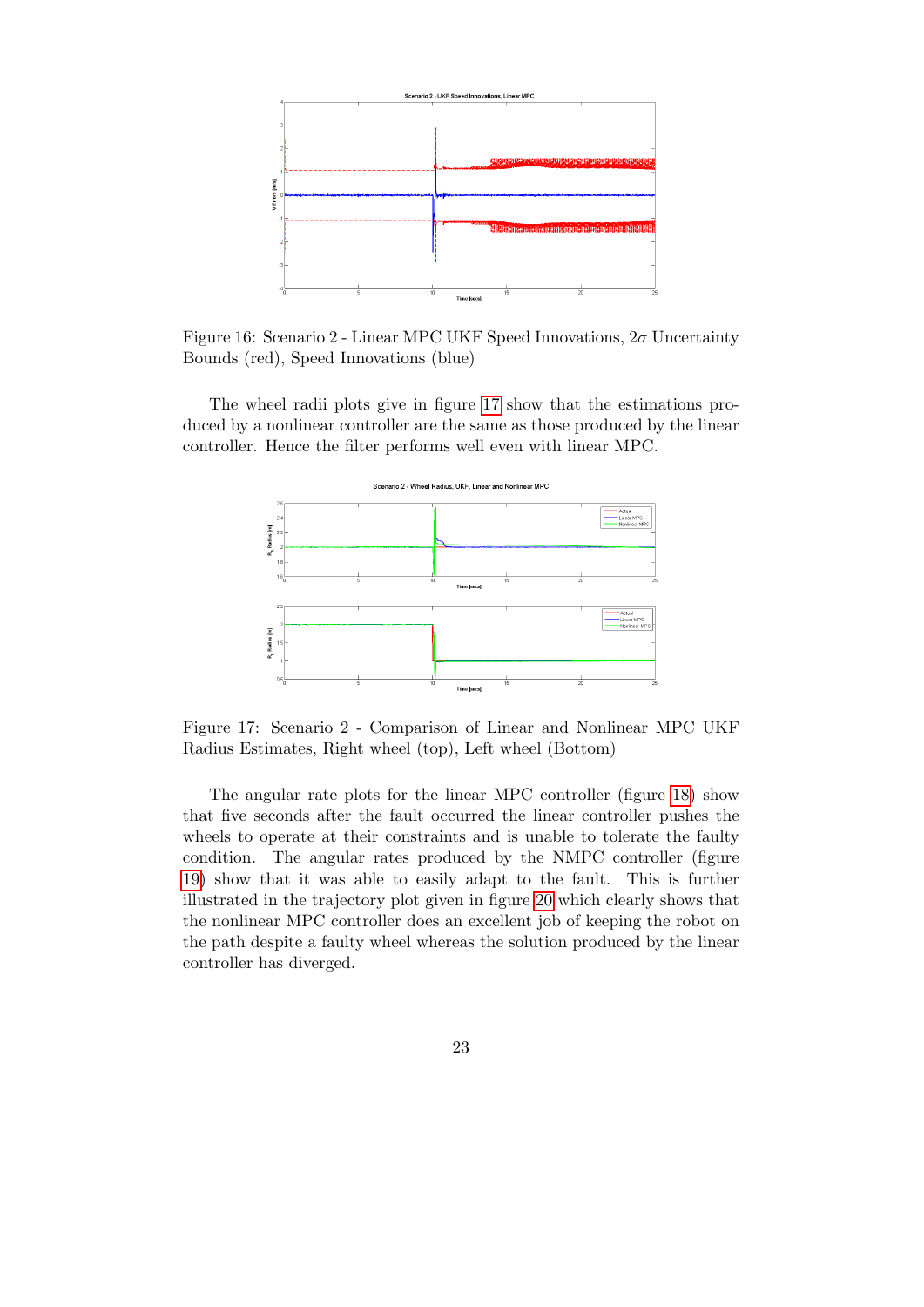<span id="page-23-0"></span>

Figure 18: Scenario 2 - Linear MPC UKF Angular Rates, Right wheel (top), Left wheel (Bottom)

<span id="page-23-1"></span>

Figure 19: Scenario 2 - Nonlinear MPC UKF Angular Rates, Right wheel (top), Left wheel (Bottom)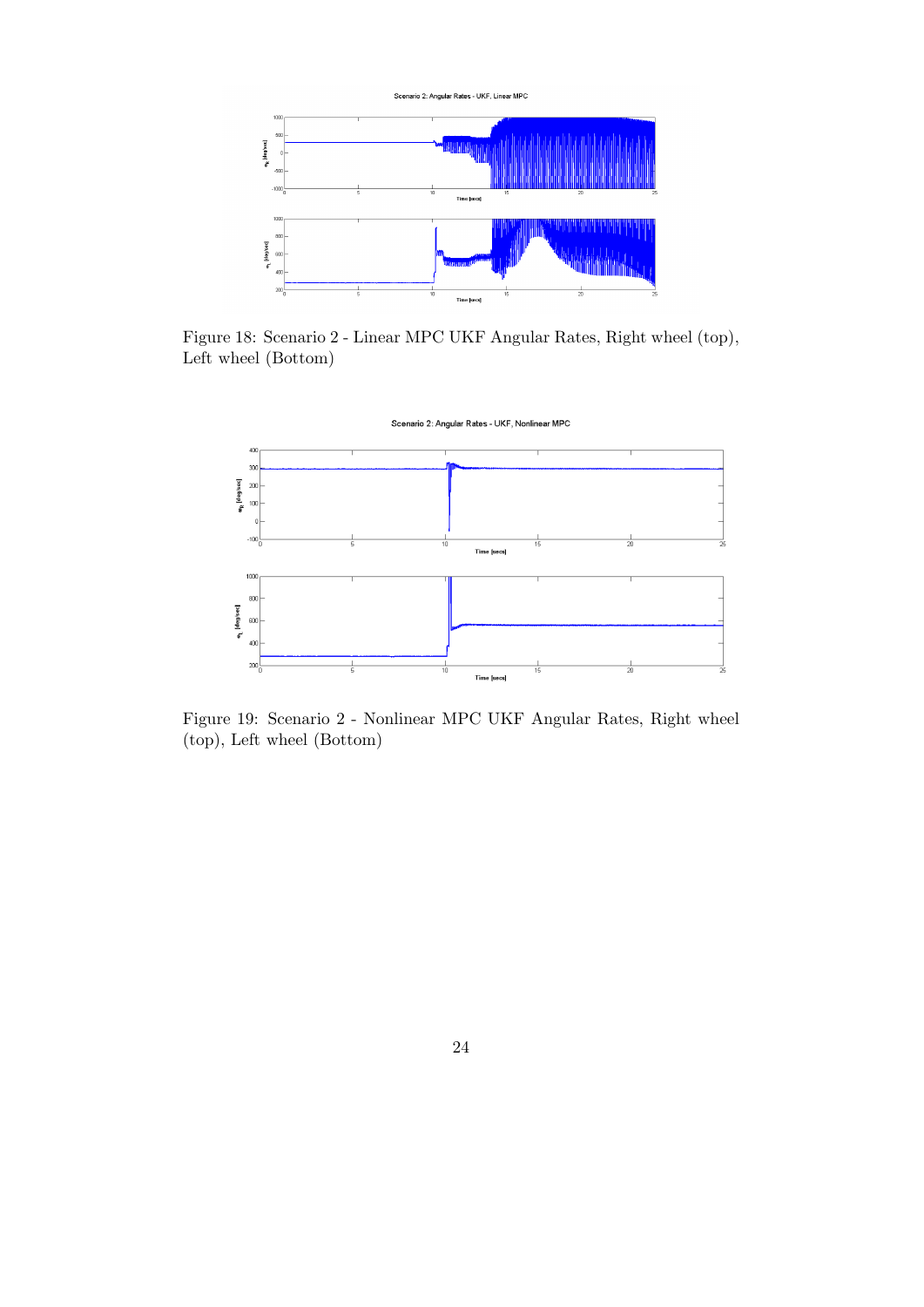<span id="page-24-0"></span>

Figure 20: Scenario 2 - Linear and Nonlinear MPC UKF Trajectory

A point to note here is that while the trajectory tracking is good, the switching behaviour observed in wheel rotation rates is highly undesirable, and in the real world would produce wheel slippage, and high levels of wear on tyres and mechanicals. The wheel rates produced by the nonlinear MPC controller show a dramatic decrease in this switching behaviour. It is, however, still present (figure [19\)](#page-23-1). This limit cycle behaviour is a negative characteristic that needs to be addressed before this technique can be applied to real systems. This exercise was purely for proof of concept and is not a practical application. The model is entirely kinematic and for it to represent a more practical scenario further work is required to eliminate the limit cycling behaviour; for example adding actuation activity to the cost function and an angular acceleration term to avoid wheel slippage issues.

#### 4.6.2 Scenario 4

The speed innovations were plotted for scenario 4 and showed similar trends to those above in that the innovations are quite small; however the uncertainties with the linear controller are higher than those produced as a result of nonlinear MPC. The estimates of the wheel radii however are very good and were seen to be the same for both linear and nonlinear controllers.

As expected the linear controller was unable to maintain the robot on the path. Neither of the controllers were able to drive the robot to the path as the wheel radius had almost reached 0m making it infeasible for the robot to continue. The angular rates showed that the linear controller constantly demanded operation at the constraints oscillating between the upper and lower limits continuously. The nonlinear MPC controller results for wheel angular rates showed that the right wheel oscillates between the upper and lower bounds, however the left wheel is required to constantly work at the upper bound.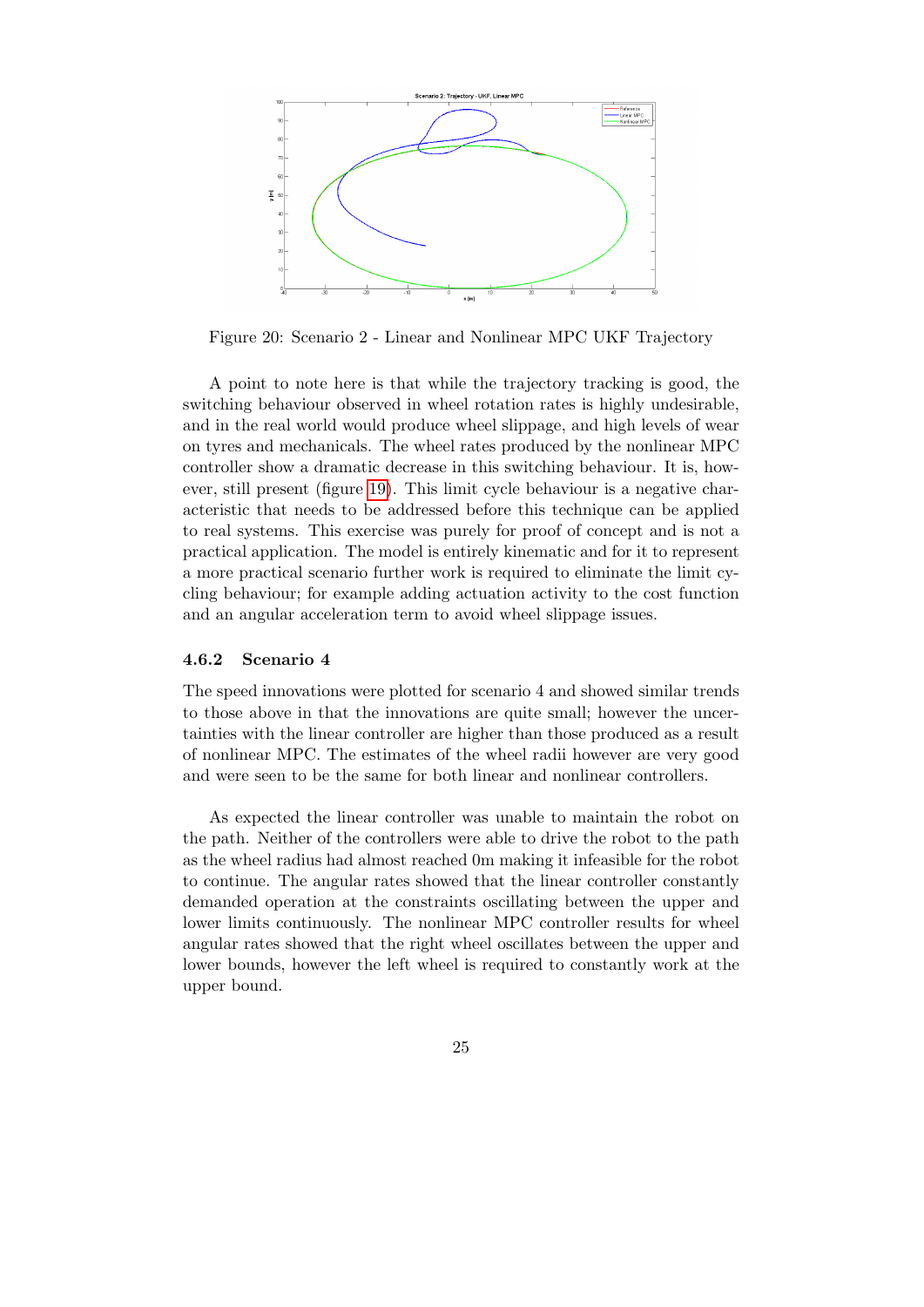## <span id="page-25-6"></span>5 Conclusion

The analysis from this work has proven the feasibility of the NMPC controller design with filter estimates for controller reconfiguration as a viable solution to fault tolerant control. Four different filters were compared, the EKF, the UKF, the IMM EKF and the IMM UKF filters. The results showed that in terms of fault detection performance the UKF is the best candidate in a trajectory tracking scenario.

Comparisons were also made between the performance of nonlinear MPC and linear MPC. The results clearly show that for the purposes of reconfigurable fault tolerant control the nonlinear MPC controller has better performance.

The next phase of this research is to implement the NMPC pseudospectral controller with a UKF based FDI subsystem to an aircraft, for fault tolerant flight control.

## References

- <span id="page-25-5"></span>[1] Khan, R., Williams, P., Riseborough P., Rao, A. and Hill, R., Designing a Nonlinear Model Predictive Controller for Fault Tolerant Flight Control. ArXiv e-prints 2016; [http://adsabs.harvard.edu/abs/2016arXiv160901529K,](http://adsabs.harvard.edu/abs/2016arXiv160901529K) [Last Accessed: 07-09-2016].
- <span id="page-25-1"></span>[2] Camacho EF, Alamo Teodoro, de la Pena DM. Fault-tolerant model predictive control. IEEE Conference on Emerging Technologies and Factory Automation ETFA 2010; 1–8.
- <span id="page-25-2"></span>[3] Patton RJ. Fault-tolerant control systems: The 1997 situation. IFAC Symposium on Fault Detection Supervision and Safety for Technical Processes 1997; 3:1033–1054.
- <span id="page-25-0"></span>[4] Zhang Y, Jiang J. Bibliographical review on reconfigurable fault-tolerant control systems. Annual Reviews in Control, Elsevier 2008; 32(2):229– 252.
- <span id="page-25-3"></span>[5] Cork LR, Walker R, Dunn S. Fault Detection, Identification and Accommodation Techniques for Unmanned Airborne Vehicles. Australian International Aerospace Congress (AIAC) 2005; [http://eprints.qut.edu.au/1729/,](http://eprints.qut.edu.au/1729/) [Last Accessed: 07-01-2016].
- <span id="page-25-4"></span>[6] Lin CL, Liu CT. Failure detection and adaptive compensation for fault tolerable flight control systems. IEEE Transactions on Industrial Informatics 2007; 3(4):322–331.
	- 26